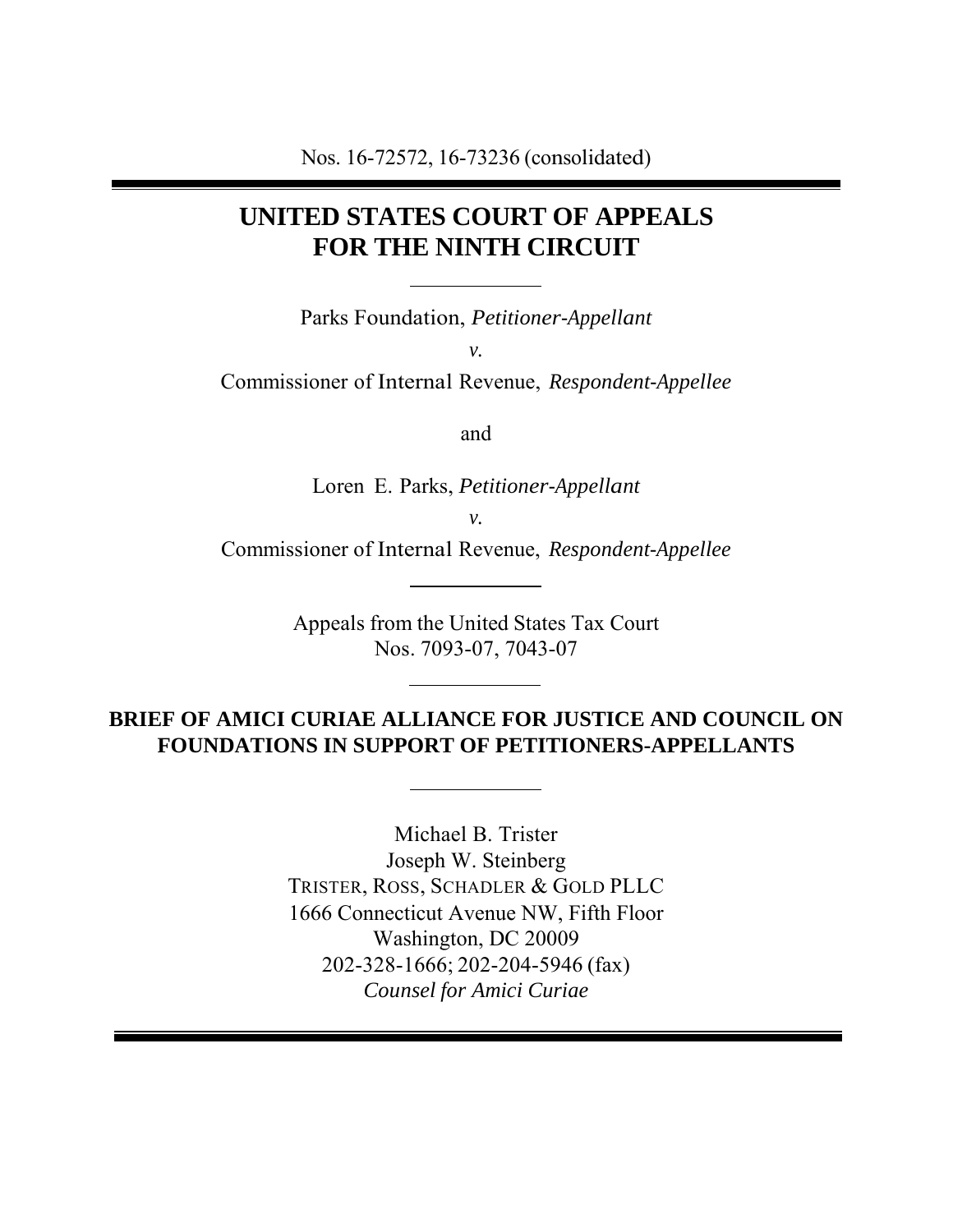#### **CORPORATE DISCLOSURE STATEMENT**

Amici are corporations exempt from income tax under 26 U.S.C. § 501(c)(3). Pursuant to Rules 26.1 and 29(a)(4)(A) of the Federal Rules of Appellate Procedure, Amici neither have parent corporations nor issue stock, so no corporation owns 10% or more of Amici's stock.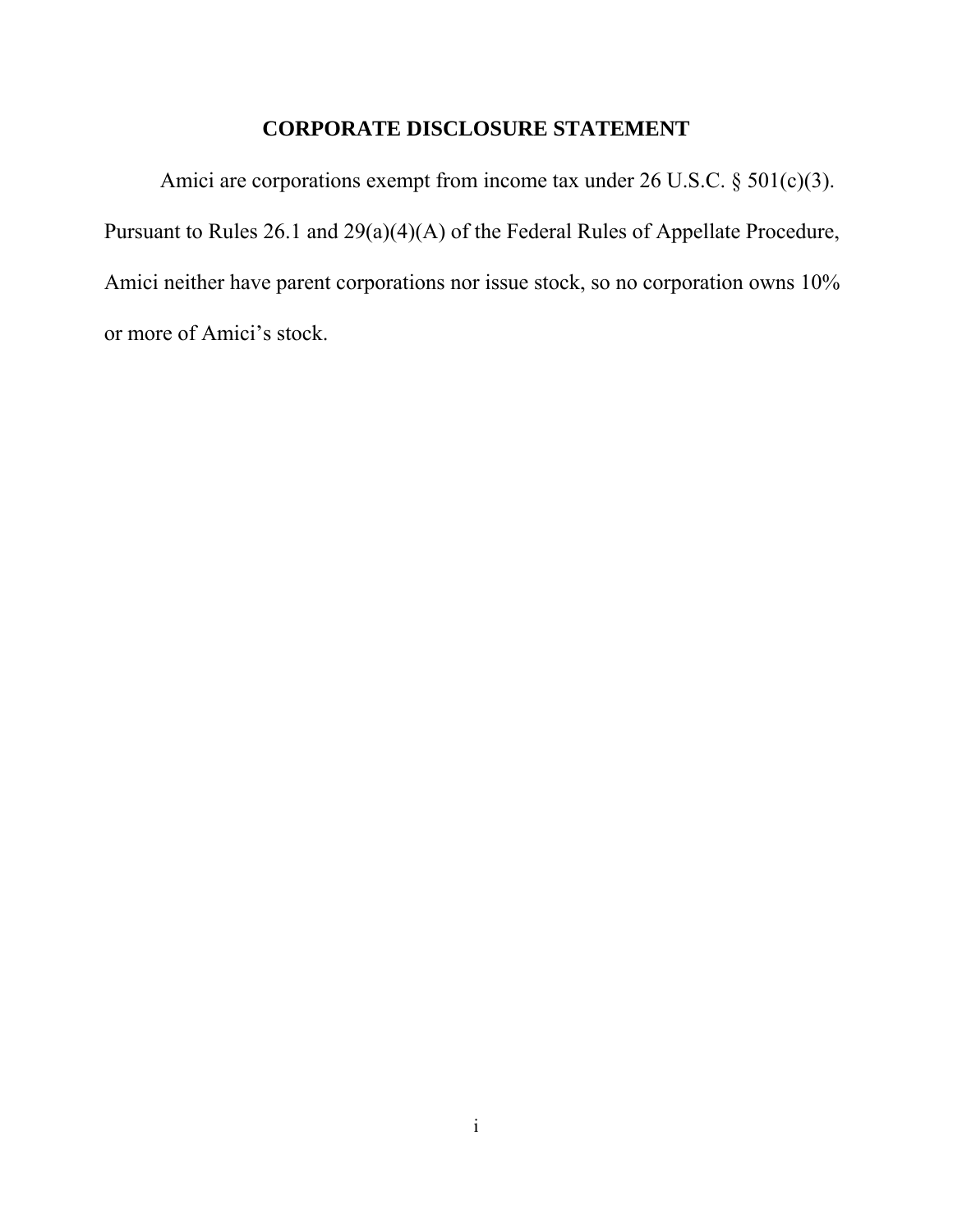| <b>TABLE OF CONTENTS</b> |
|--------------------------|
|                          |

| $\mathbf{I}$ . |             | Congress Has Defined Lobbying in Precise and Limited Terms that<br>Allow Private Foundations and Public Charities to Engage in                                                                                                                                      |  |  |  |  |
|----------------|-------------|---------------------------------------------------------------------------------------------------------------------------------------------------------------------------------------------------------------------------------------------------------------------|--|--|--|--|
|                | $A_{\cdot}$ |                                                                                                                                                                                                                                                                     |  |  |  |  |
|                | <b>B</b> .  | The Excise Tax on Foundation Lobbying - IRC Sections $4945(d)(1)$                                                                                                                                                                                                   |  |  |  |  |
|                | $C_{\cdot}$ | The Expenditure Test for Public Charities - IRC Sections 501(h) and                                                                                                                                                                                                 |  |  |  |  |
|                | D.          |                                                                                                                                                                                                                                                                     |  |  |  |  |
| II.            |             | The Tax Court's Decision Should be Reversed on the Ground that the<br>Tax Court Applied a Legally Erroneous Construction of the Applicable                                                                                                                          |  |  |  |  |
|                | A.          | The Tax Court's Test for Determining Whether a Communication<br>"Refers To" Specific Legislation Will Add Uncertainty to the<br>Lobbying Rules for Private Foundations and Public Charities and<br>Will Crimp the Ability of Foundations and Charities to Engage in |  |  |  |  |
|                | <b>B.</b>   | The Tax Court Erroneously Determined that the Parks Foundation<br>Radio Ads "Reflect a View" on Specific Legislation 22                                                                                                                                             |  |  |  |  |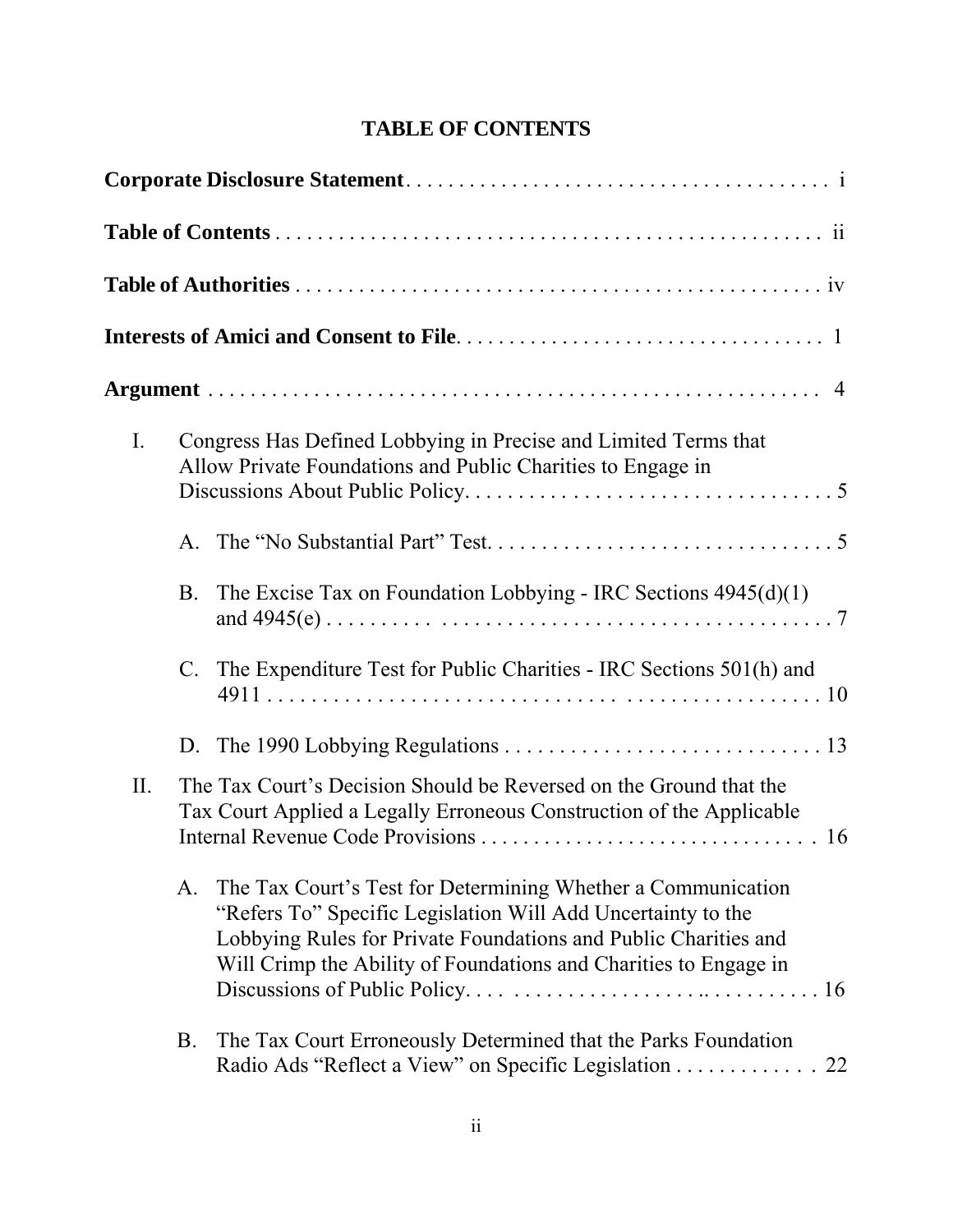| III. The Tax Court Erroneously Concluded that the Parks Foundation Radio<br>Ads are Taxable Expenditures Because They were for a Nonexempt |  |
|--------------------------------------------------------------------------------------------------------------------------------------------|--|
|                                                                                                                                            |  |
|                                                                                                                                            |  |
|                                                                                                                                            |  |
|                                                                                                                                            |  |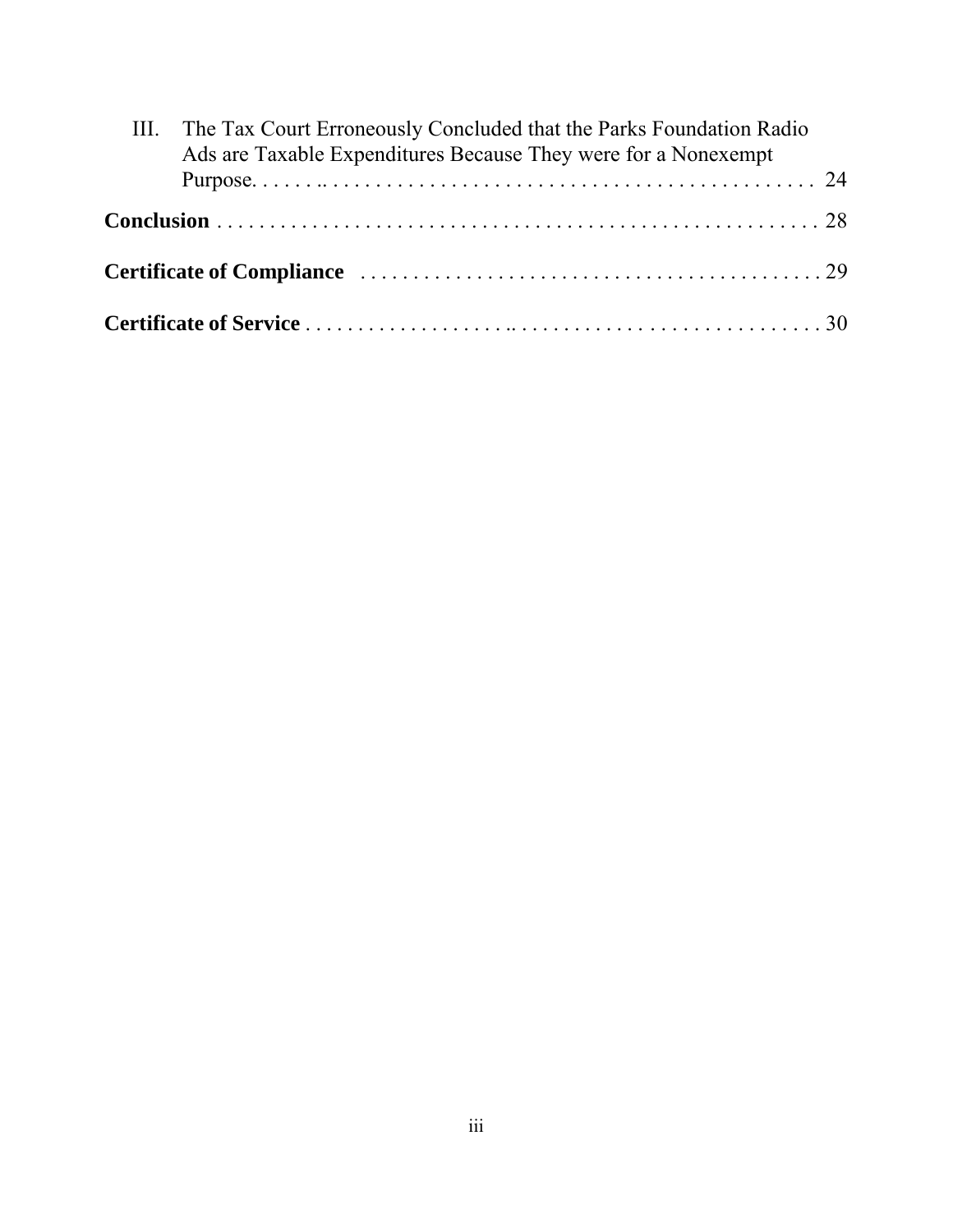# **TABLE OF AUTHORITIES**

## **Cases**

| Christian Echoes Nat'l Ministry v. United States, 470 F.2d 849 (10th Cir. |
|---------------------------------------------------------------------------|
|                                                                           |
|                                                                           |

# **Statutes, Regulations & Rules**

| Tax Reform Act of 1969, Pub. L. No. 91-172, § 101, 83 Stat. 487 (1969) 7 |  |
|--------------------------------------------------------------------------|--|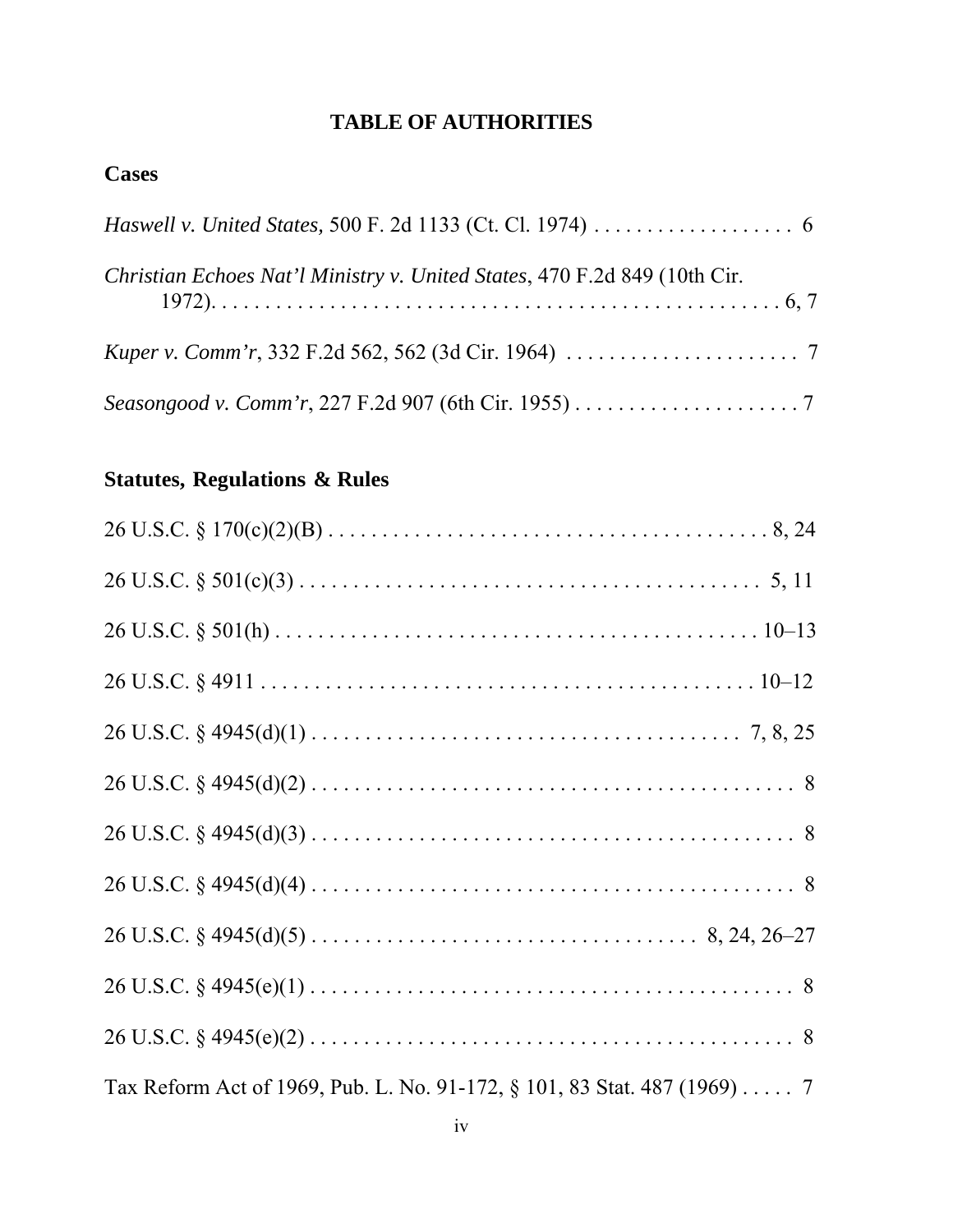| Income Tax Regulations, 24 Fed. Reg. $5,217$ (June 26, 1959) 5                                                                          |
|-----------------------------------------------------------------------------------------------------------------------------------------|
| Propaganda Influencing Legislation, 37 Fed. Reg. 23,161 (Oct. 31, 1972) 10                                                              |
| Lobbying by Public Charities; Lobbying by Private Foundations, Notice of<br>Proposed Rulemaking, 51 Fed. Reg. 40,211 (Nov. 5, 1986) 13  |
| Lobbying by Public Charities; Lobbying by Private Foundations, Notice of<br>Proposed Rulemaking, 53 Fed. Reg. 51,826 (Dec. 23, 1988) 14 |
| Lobbying by Public Charities; Lobbying by Private Foundations, 55 Fed. Reg.                                                             |
| Internal Revenue Service Gen. Couns. Mem. $36,148$ (Jan. 28, 1975) 6                                                                    |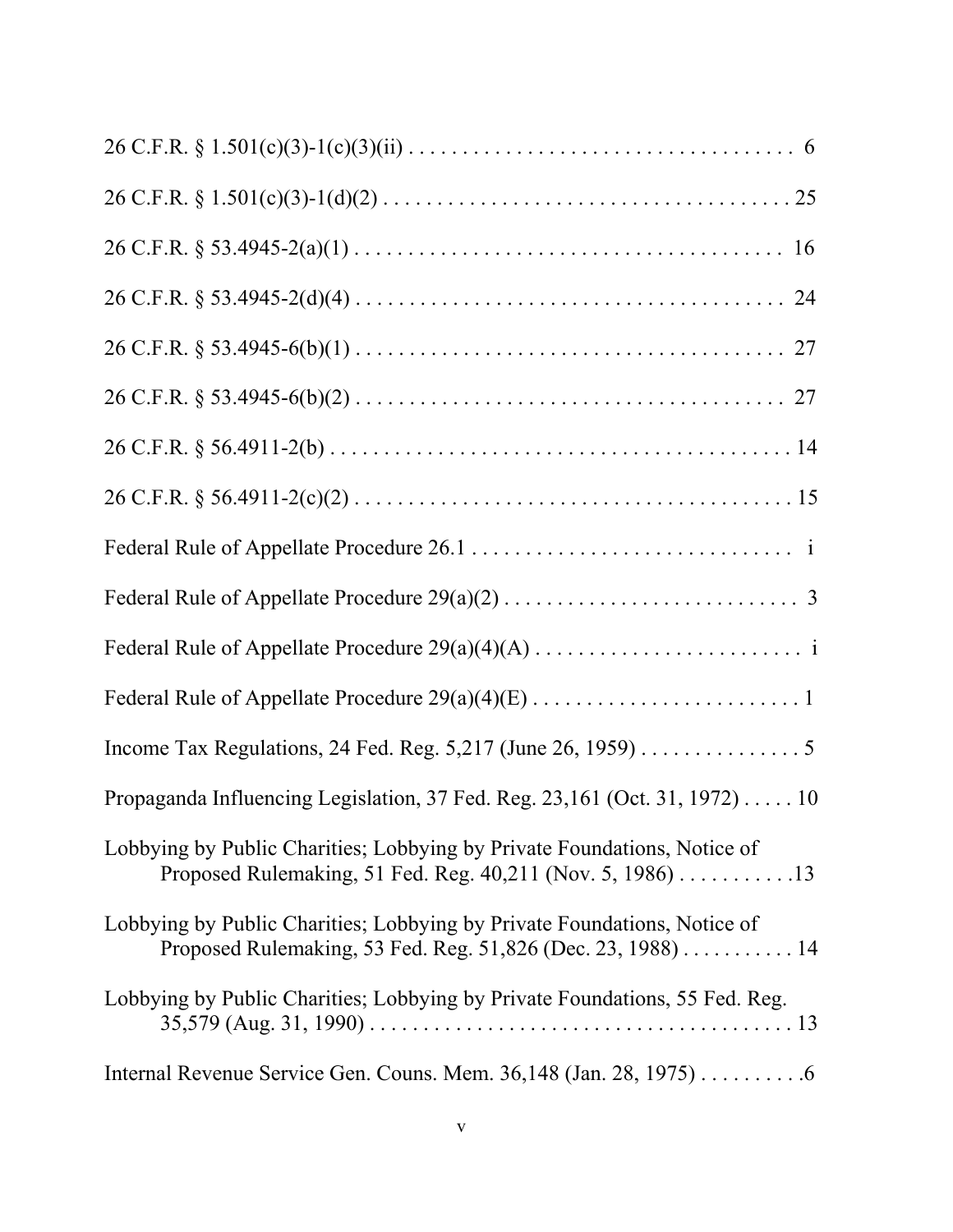## **Other Authorities**

| JOINT COMM. ON TAXATION, General Explanation of the Tax Reform Act of<br>1976, in IRS CUMULATIVE BULLETIN 1976-3, vol. 2 (1976) 11              |
|-------------------------------------------------------------------------------------------------------------------------------------------------|
| James J. McGovern, Paul G. Accetura & Jerome P. Walsh Skelly, The<br>Revised Lobbying Regulations, A Difficult Balance, 41 TAX NOTES            |
| James J. McGovern, Paul G. Accetura & Jerome P. Walsh Skelly, The Final<br>Lobbying Regulations: A Challenge for Both the IRS and Charities, 48 |
| Judith E. Kindell & John Francis Reilly, <i>Lobbying Issues</i> , <i>in</i> 1997 IRS<br>EXEMPT ORGANIZATIONS CONTINUING PROFESSIONAL EDUCATION  |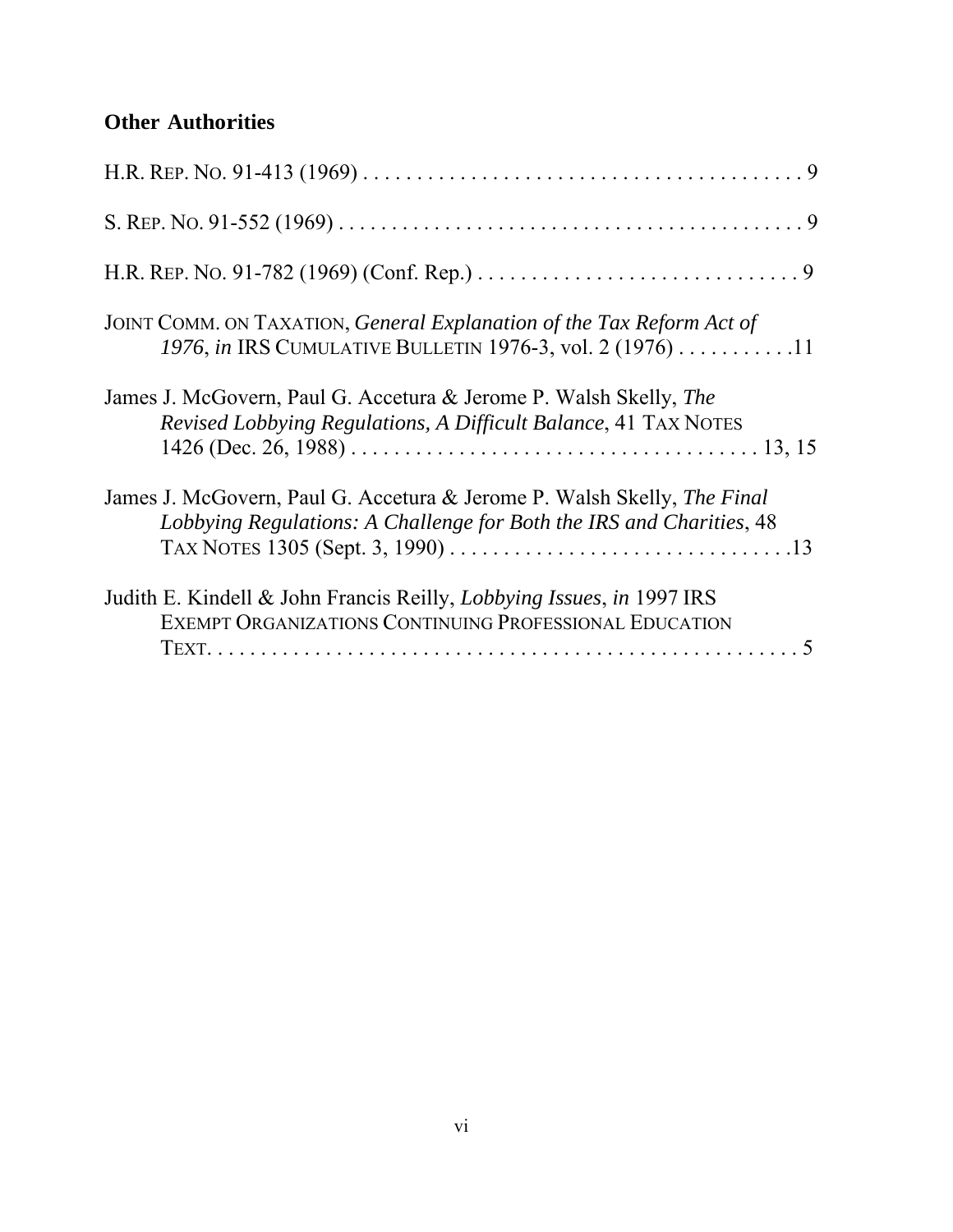#### **INTERESTS OF AMICI AND CONSENT TO FILE1**

Amicus Alliance for Justice ("AFJ") is a national association of over 100 organizations, representing a broad array of groups committed to progressive values and the creation of an equitable, just, and free society. AFJ and most of its members are charitable organizations that are exempt from federal income tax under section  $501(c)(3)$  of the Internal Revenue Code ("IRC"), and that engage in lobbying activities in furtherance of their tax exempt purposes. Through its Bolder Advocacy project, AFJ conducts workshops and provides other forms of technical assistance to public charities and private foundations throughout the United States to enable them to comply with the IRC's limitations on lobbying. AFJ's publication, *Being a Player*, is a widely used explanation of the 1990 Lobbying Regulations for electing public charities. Another AFJ publication, *Investing in Change: A Funder's Guide to Supporting Advocacy*, aims to encourage grantmaking private foundations to support lobbying activities by charities. AFJ believes that the Tax Court's decision in this case will significantly restrict nonprofit lobbying in a manner that is inconsistent with Congressional intent and

 $\overline{a}$ 

<sup>1</sup> Pursuant to Federal Rule of Appellate Procedure 29(a)(4)(E), Amici certify that no party's counsel authored this brief in whole or in part; no party or party's counsel contributed money intended to fund preparing or submitting the brief; and no person other than Amici contributed money intended to fund preparing or submitting the brief.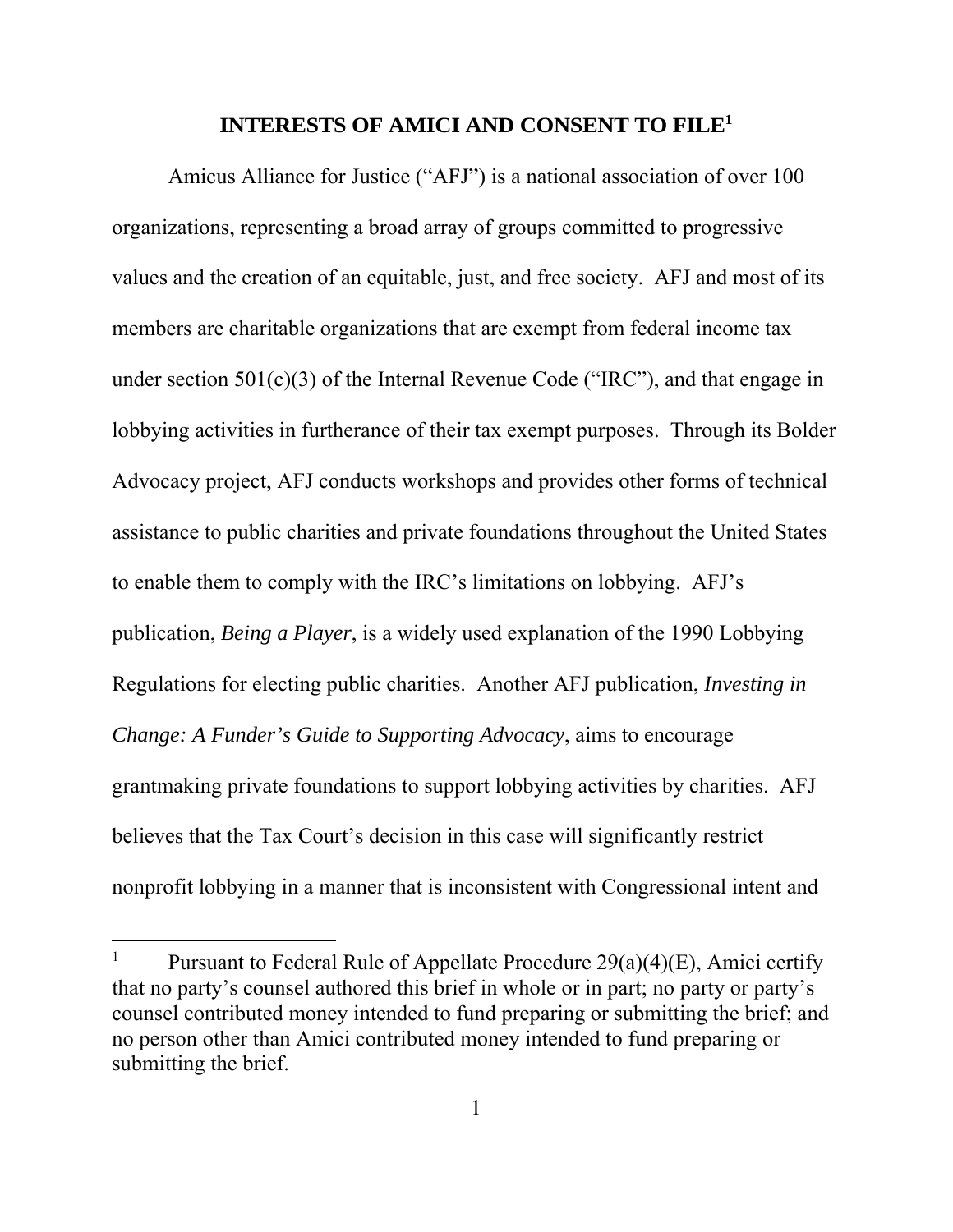applicable regulations. AFJ contends that the outcome of this appeal will have implications beyond this particular case, and thus this is an appropriate circumstance in which to consider the arguments contained herein.

Amicus Council on Foundations ("COF") is a nonprofit corporation exempt from federal income tax under IRC section  $501(c)(3)$  with no shareholders or other equity owners. COF is a public charity and association of 800 members consisting of private foundations, public foundations such as community foundations, and other charitable entities. COF members regularly look to COF staff for information and guidance regarding the legal rules applicable to foundation operations and programs, including the rules governing advocacy and lobbying activities by foundations. Accordingly, a consistent definition and test for determining when activity constitutes lobbying as compared to education or advocacy is critical for COF members to ensure legal compliance, proper reporting, and to avoid penalties associated with impermissible activity. COF believes that the Tax Court's decision creates uncertainty in this area because of its overly broad interpretation of the "refer and reflect" test for communications that may or may not be lobbying, and uncertainty often results in a decision to avoid otherwise legitimate and valuable work. Additionally, COF is interested in this case because the Tax Court's overly broad interpretation of the relevant statutory and regulatory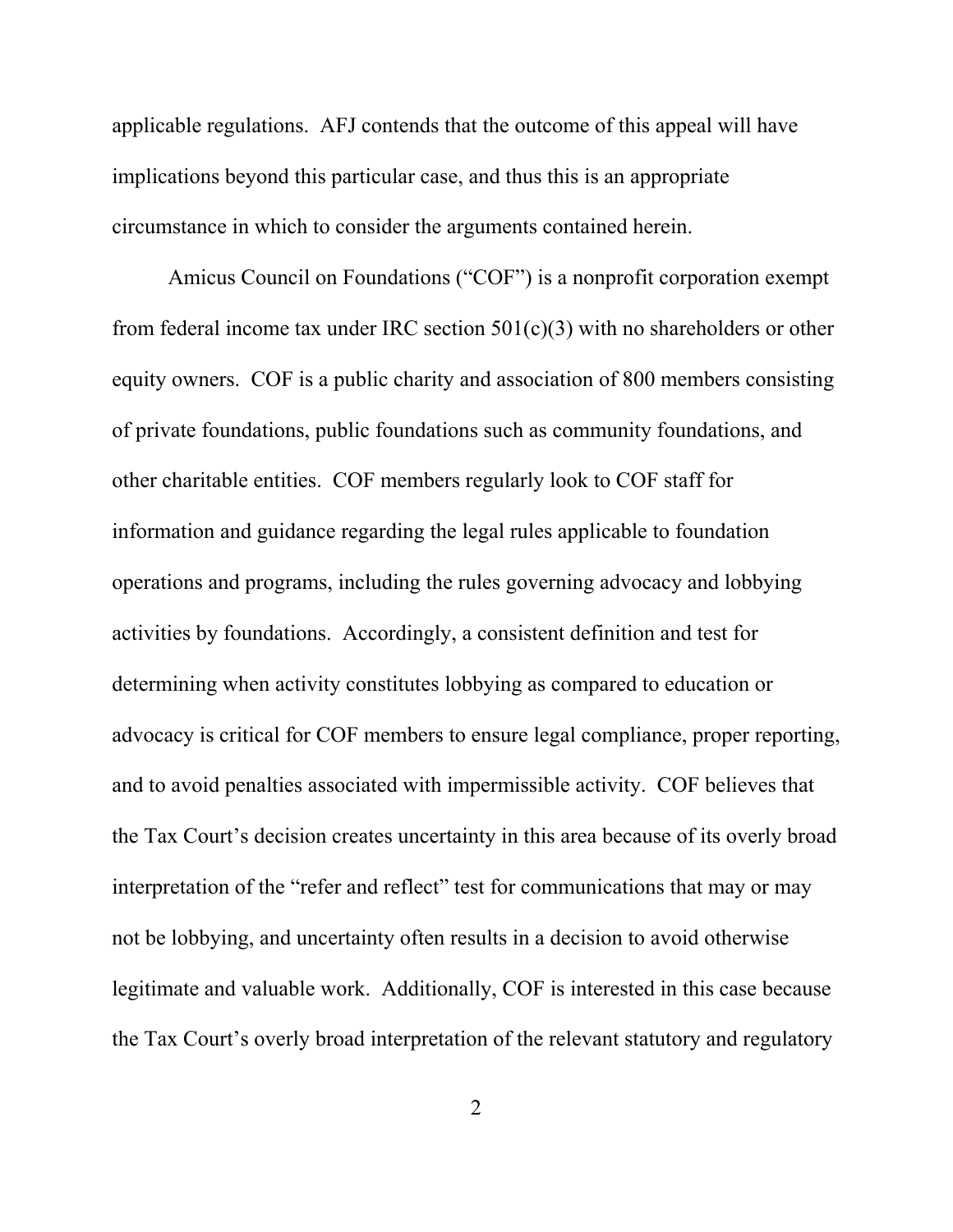provisions, if upheld, has the potential to impact not only the legitimate activities of private foundations, but also activities of public charities. COF asserts that the outcome of this appeal will have implications beyond this particular case, and thus this is an appropriate circumstance in which to consider the arguments contained herein.

Pursuant to Federal Rule of Appellate Procedure 29(a)(2), all parties have consented to the filing of this brief.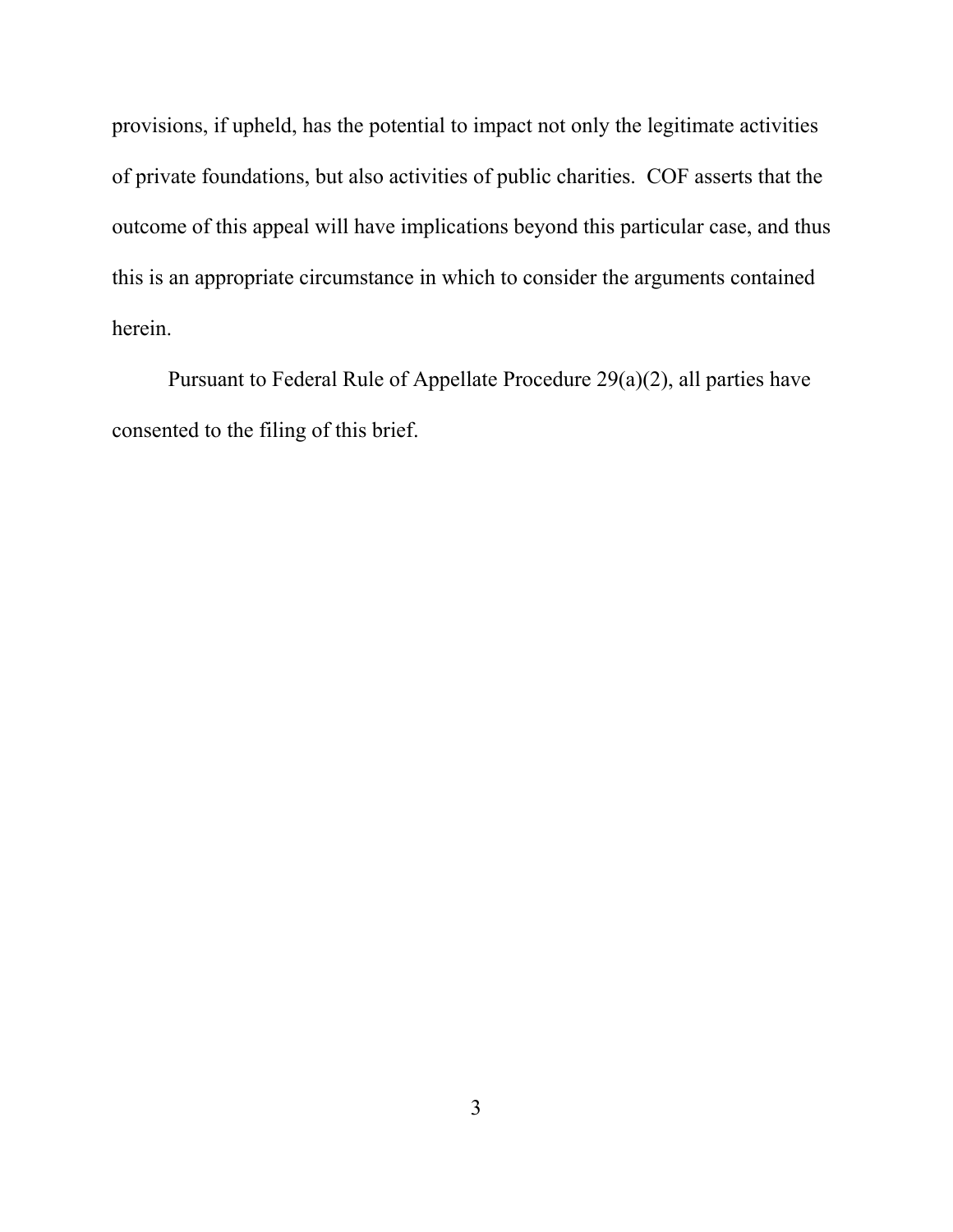#### **ARGUMENT**

This case raises significant, rarely addressed, issues regarding the application of the Internal Revenue Code's lobbying restrictions to private foundations and charitable organizations. Amici believe the Tax Court's decision below is inconsistent with the relevant statutory and regulatory provisions, thereby improperly restricting foundations' and other charitable organizations' policyinfluencing activities.<sup>2</sup> More specifically, the Tax Court's broad interpretation of communications that "refer to" and "reflect a view on" specific legislation will necessarily affect not only the rules governing foundation lobbying but also the rules for many public charities that engage in both direct and grassroots lobbying. In order to help this Court better understand the context and import of the Tax Court's decision, Amici provide the following brief history of the relevant statutes and regulations. Amici then argue that the Tax Court's decision should be reversed on the ground that the Tax Court applied a legally erroneous construction of the applicable IRC provisions.

 $\overline{a}$ 

<sup>2</sup> Petitioner-Appellants challenge the decision below on constitutional grounds. While generally supporting Petitioner-Appellants, Amici believe the Court should first address the Tax Court's statutory and regulatory analysis, which may allow the Court to avoid reaching the constitutional issues.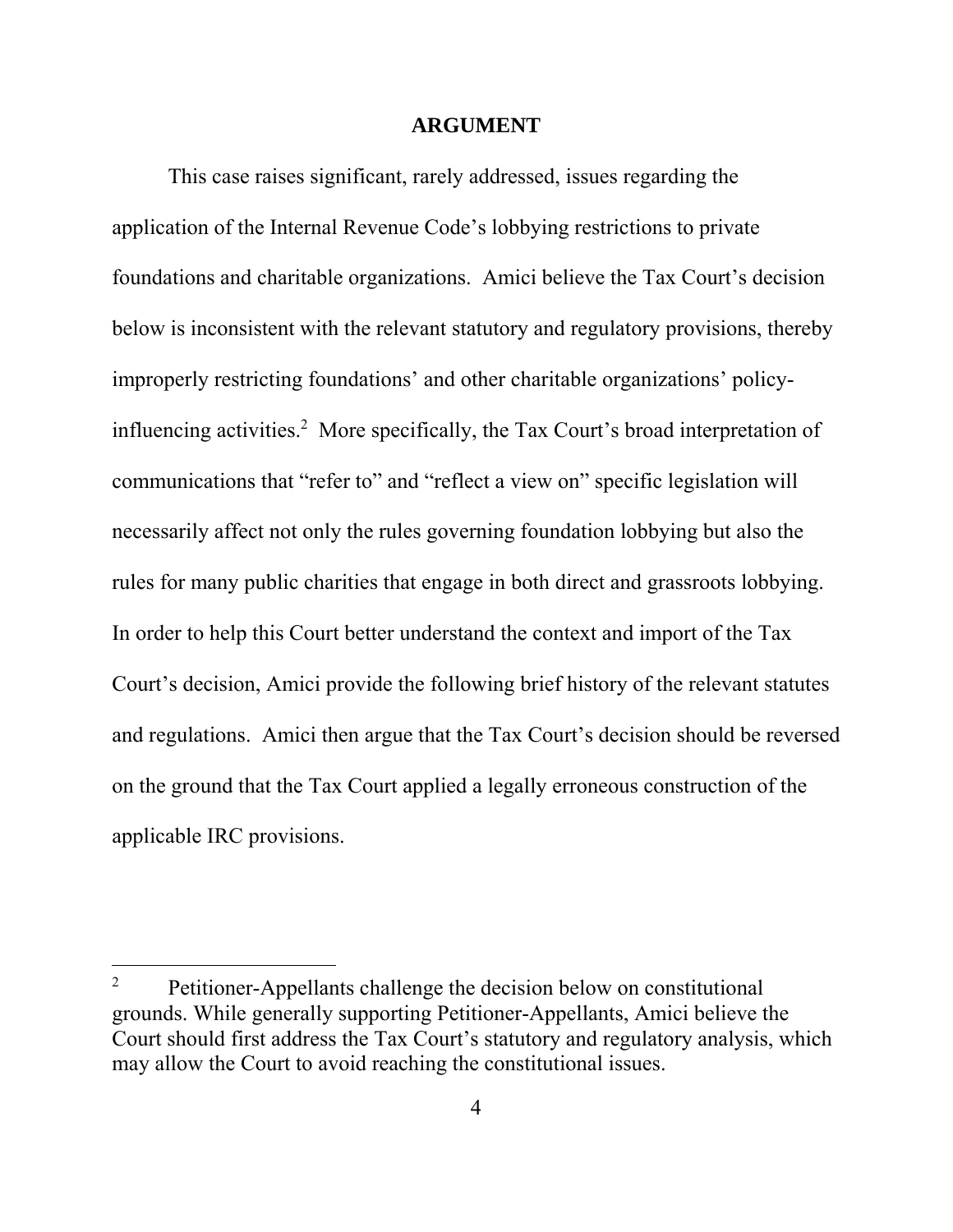## **I. Congress Has Defined Lobbying In Precise and Limited Terms that Allow Private Foundations and Public Charities to Engage in Discussions About Public Policy.**

#### A. The "No Substantial Part" Test

Since 1934, IRC section  $501(c)(3)$  has provided that corporations and other entities organized and operated exclusively for religious, charitable, scientific, educational and certain other purposes are exempt from federal income taxation only if "no substantial part of [their] activities [consists] of . . . carrying on propaganda, or otherwise attempting, to influence legislation."<sup>3</sup> 26 U.S.C.  $\S$  $501(c)(3)$ . The legislative history of this provision is sparse,<sup>4</sup> and the regulations implementing this provision, initially issued in 1959, provide little guidance concerning the scope of the restriction on "substantial" lobbying activity. *See*  Income Tax Regulations, 24 Fed. Reg. 5,217, 5,217–5,220 (June 26, 1959). These regulations provide only that an organization is not operated exclusively for one or more exempt purposes if it is an "action" organization, defined, *inter alia*, as an organization,

a substantial part of [whose] activities is attempting to influence

<u>.</u>

<sup>3</sup> For a discussion of the pre-statutory regulation of lobbying by charitable organizations, *see* Judith E. Kindell & John Francis Reilly, *Lobbying Issues*, *in* 1997 IRS EXEMPT ORGANIZATIONS CONTINUING PROFESSIONAL EDUCATION TEXT at 261, 262–264 (hereinafter "1997 CPE Text"), *available at*  https://www.irs.gov/pub/irs-tege/eotopicp97.pdf.

<sup>4</sup> For a discussion of the 1934 legislative history, *see id.* at 264–267.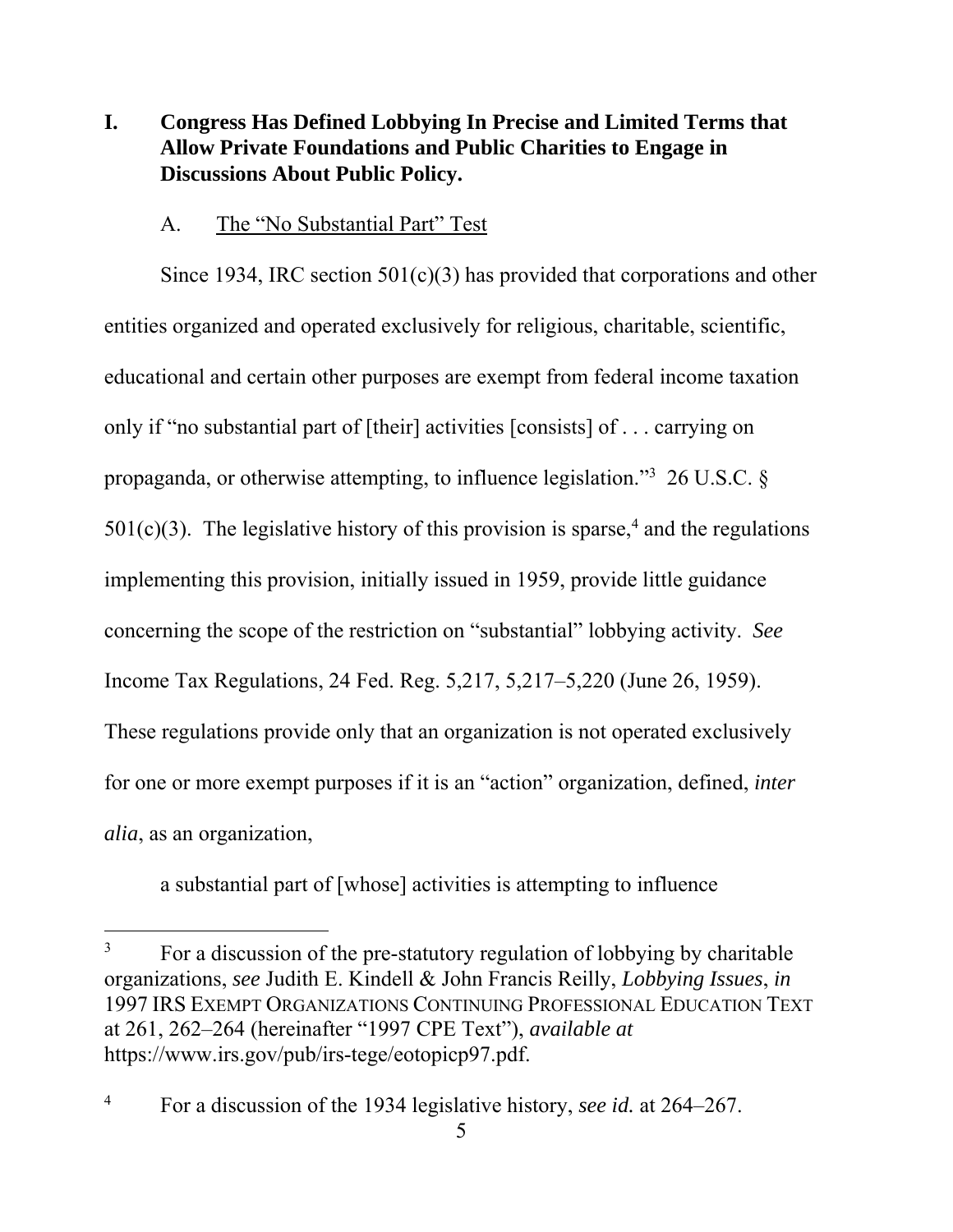legislation by propaganda or otherwise. For this purpose, an organization will be regarded as attempting to influence legislation if the organization (a) contacts or urges the public to contact, members of a legislative body for the purpose of proposing, supporting, or opposing legislation; or (b) advocates the adoption or rejection of legislation.

#### 26 C.F.R. § 1.501(c)(3)-1(c)(3)(ii).

Over the years, the Internal Revenue Service ("IRS") has refused to specify a firm percentage to determine whether an organization's activity is "substantial," applying instead a facts and circumstances test which looks to numerous factors in addition to the percentage of expenditures made, including the amount of time spent on the activity, the amount of publicity given to the activity, and the amount of time spent by volunteers. *See* IRS Gen. Couns. Mem. 36,148 (Jan. 28, 1975) (Substantiality is a "problem [that] does not lend itself to ready numerical boundaries .... [T] he percentage of the budget dedicated to a given activity is only one type of evidence of substantiality."). Courts too have offered little in the way of clarity to the Code's very general requirement. *See, e.g.*, *Haswell v. United States,* 500 F. 2d 1133, 1142 (Ct. Cl. 1974) ("A percentage test to determine whether the activities are substantial is not appropriate. Such a test obscures the complexity of balancing the organization's activities in relation to its objectives and circumstances in the context of the totality of the organization."); *Christian Echoes Nat'l Ministry v. United States*, 470 F.2d 849, 855 (10th Cir.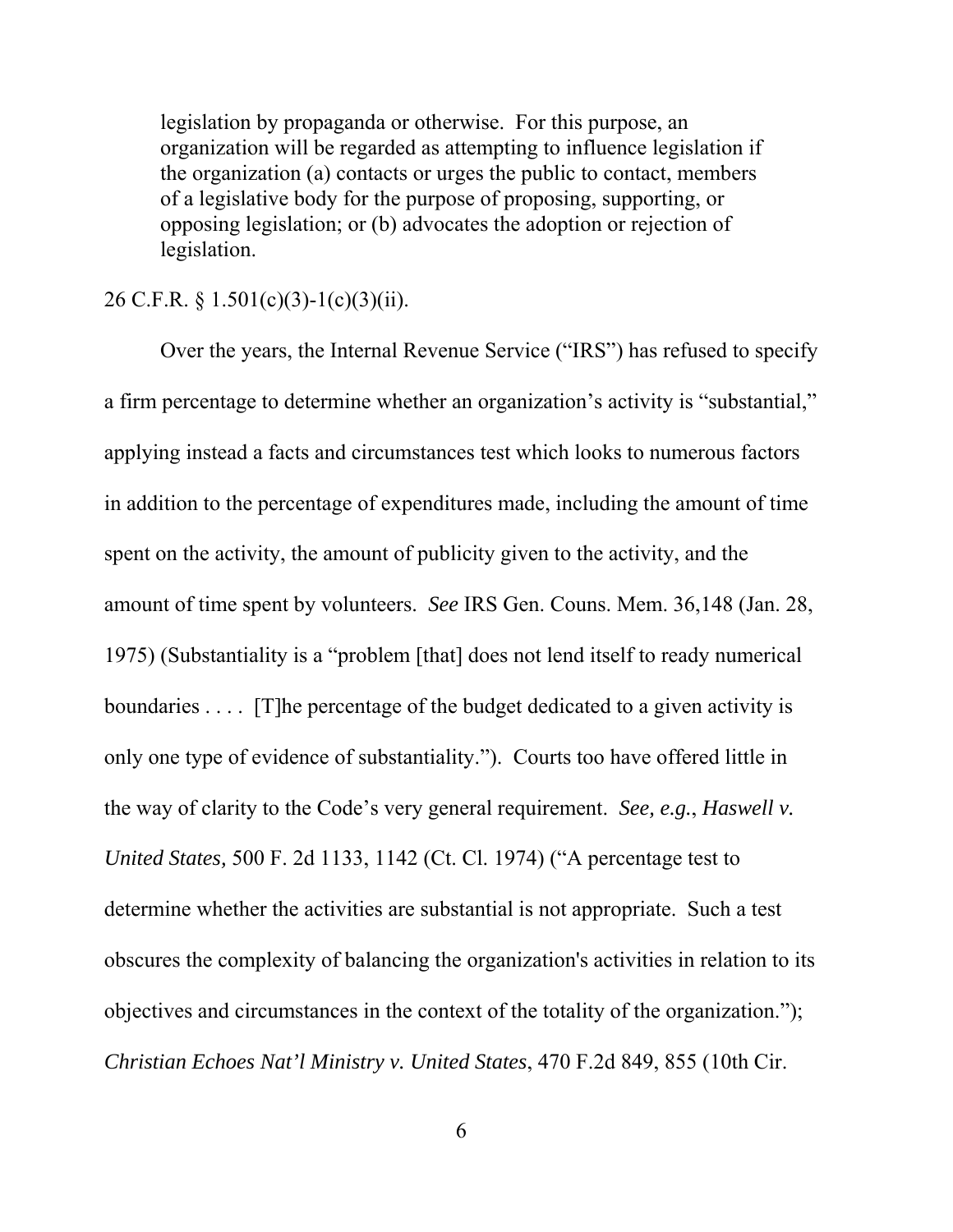1972) ("The political activities of an organization must be balanced in the context of the objectives and circumstances of the organization to determine whether a *substantial* part of its activities was to influence or attempt to influence legislation. A percentage test to determine whether the activities were substantial obscures the complexity of balancing the organization's activities in relation to its objectives and circumstances." (internal citation omitted) (emphasis in original)); *Kuper v. Comm'r*, 332 F.2d 562, 562 (3d Cir. 1964) (holding that a substantial part of the taxpayer's activities consisted of attempting to influence legislation because "[t]he activities in question are an essential part of the general legislative program of the [taxpayer] to promote desirable governmental policies through legislation . . . ."); *cf Seasongood v. Comm'r*, 227 F.2d 907 (6th Cir. 1955) (concluding that less than 5% of time and effort spent on "political activities" was not substantial in relation to all of the taxpayer's other activities).

B. The Excise Tax on Foundation Lobbying - IRC Sections 4945(d)(1) and 4945(e)

In 1969, Congress enacted a comprehensive overhaul of the tax provisions governing private foundations, a subset of  $501(c)(3)$  organizations typically established by individuals or small numbers of donors such as the members of a single family. *See* Tax Reform Act of 1969, Pub. L. No. 91-172, § 101, 83 Stat. 487, 492 (1969). Among these provisions, Congress imposed a two-tiered series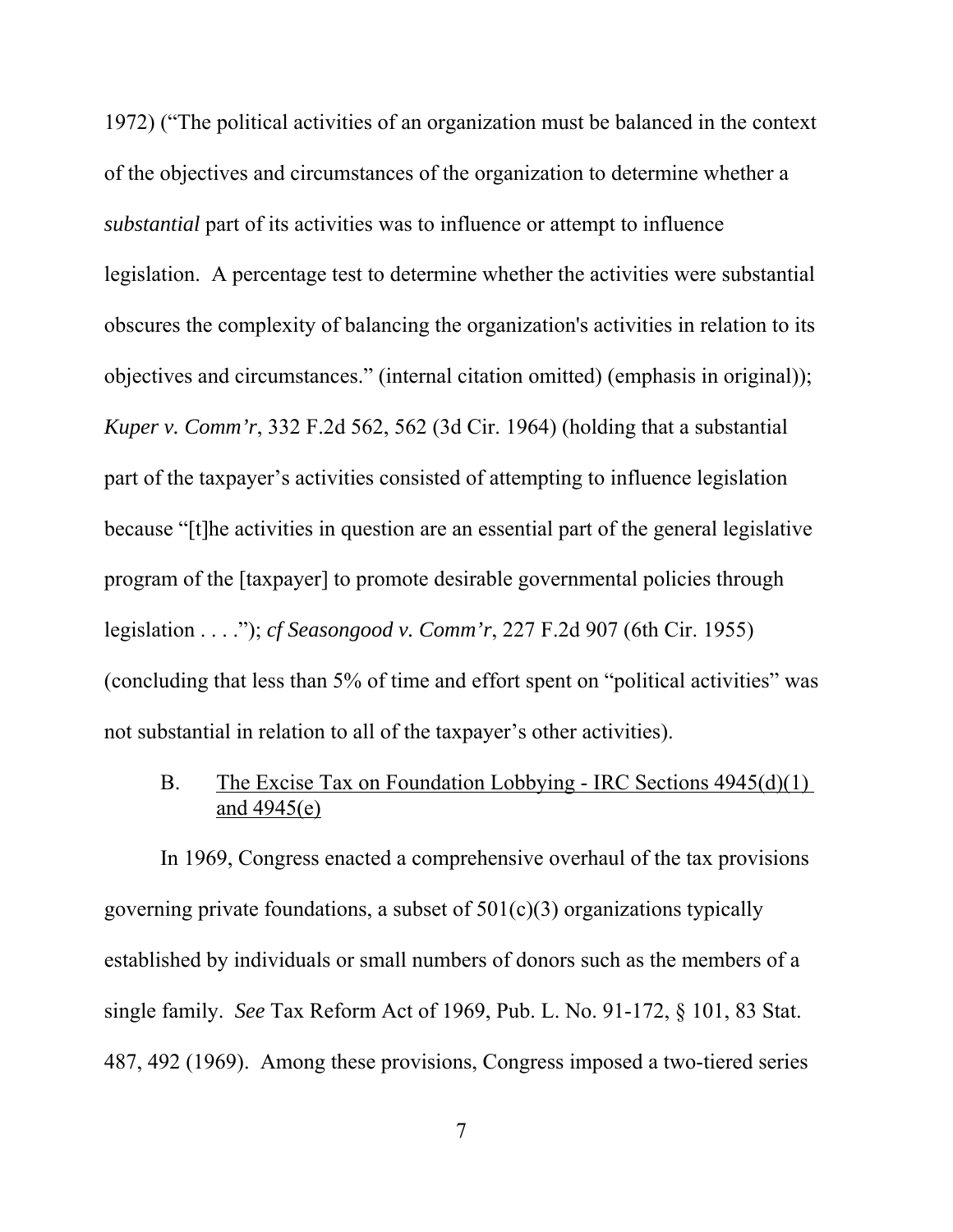of excise taxes on foundations and their managers that engaged in certain activities, including what are designated in the Code as "taxable expenditures." 26 U.S.C. §§ 4945(d)(1)–4945(d)(5). Taxable expenditures include "any attempt to influence any legislation through an attempt to affect the opinion of the general public or any segment thereof, and . . . any attempt to influence legislation through communication with any member or employee of a legislative body, or with any other government official or employee who may participate in the formulation of the legislation...."<sup>5</sup> 26 U.S.C. §§ 4945(e)(1)–4945(e)(2). In an effort to ensure that the new restriction would not interfere with the educational role often served by foundations, however, section 4945(e) further provides that the excise tax does not apply where a foundation makes available "the results of nonpartisan analysis, study, or research," or where the foundation provides "technical advice or assistance . . . to a governmental body or to a committee or other subdivision thereof in response to a written request by such body or subdivision, as the case may be."  $26$  U.S.C. § 4945(e)(2).

1

<sup>&</sup>lt;sup>5</sup> In addition to lobbying, taxable expenditures include expenditures "for any purpose other than one specified in section  $170(c)(2)(B)$ ." 26 U.S.C. §  $4945(d)(5)$ . Section  $170(c)(2)(B)$  defines charitable organizations as entities "organized and operated exclusively for religious, charitable, scientific, literary, or educational purposes, or to foster national or international amateur sports competition . . . or for the prevention of cruelty to children or animals." The Tax Court relied on section  $4945(d)(5)$  as an alternative basis for the tax assessment in this case. Amici address this portion of the Tax Court's decision in Part III of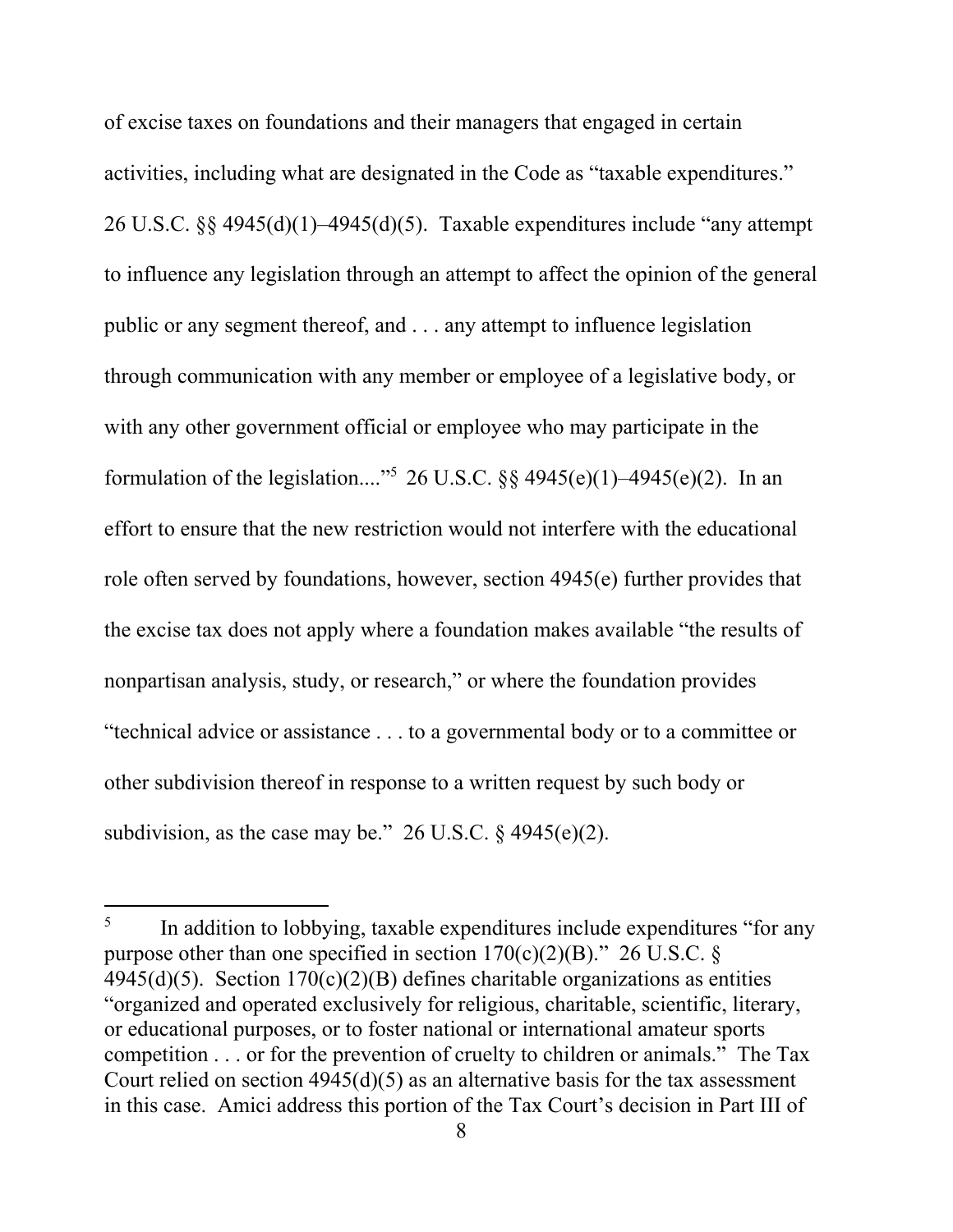The Committee Reports for the 1969 private foundation provisions provide little elaboration concerning the restriction on lobbying by foundations except in one important respect. Each of the relevant reports makes clear that the new restriction was not intended to be applied in a manner that would prevent discussion and comment by private foundations on broad issues of policy such as social and economic issues. Thus, the House Report states that section 4945(e) "does not extend to discussions of broad policy problems and issues with such [legislative] members or employees." H.R. REP. NO. 91-413, at 222 (1969). The Senate Report states the provision was not intended to prevent foundation discussions of "policy problems, social or economic issues, and other broad issues where such activities would be considered educational under existing law."

 S. REP. NO. 91-552, at 455 (1969). And the Conference Report states that the provision "is not intended to prevent the examination of broad social, economic, and similar problems of the type the Government could be expected to deal with ultimately, even though this would not permit lobbying on matters which have been proposed for legislative action." H.R. REP. NO. 91-782, at 648 (1969) (Conf. Rep.).

the argument.

 $\overline{a}$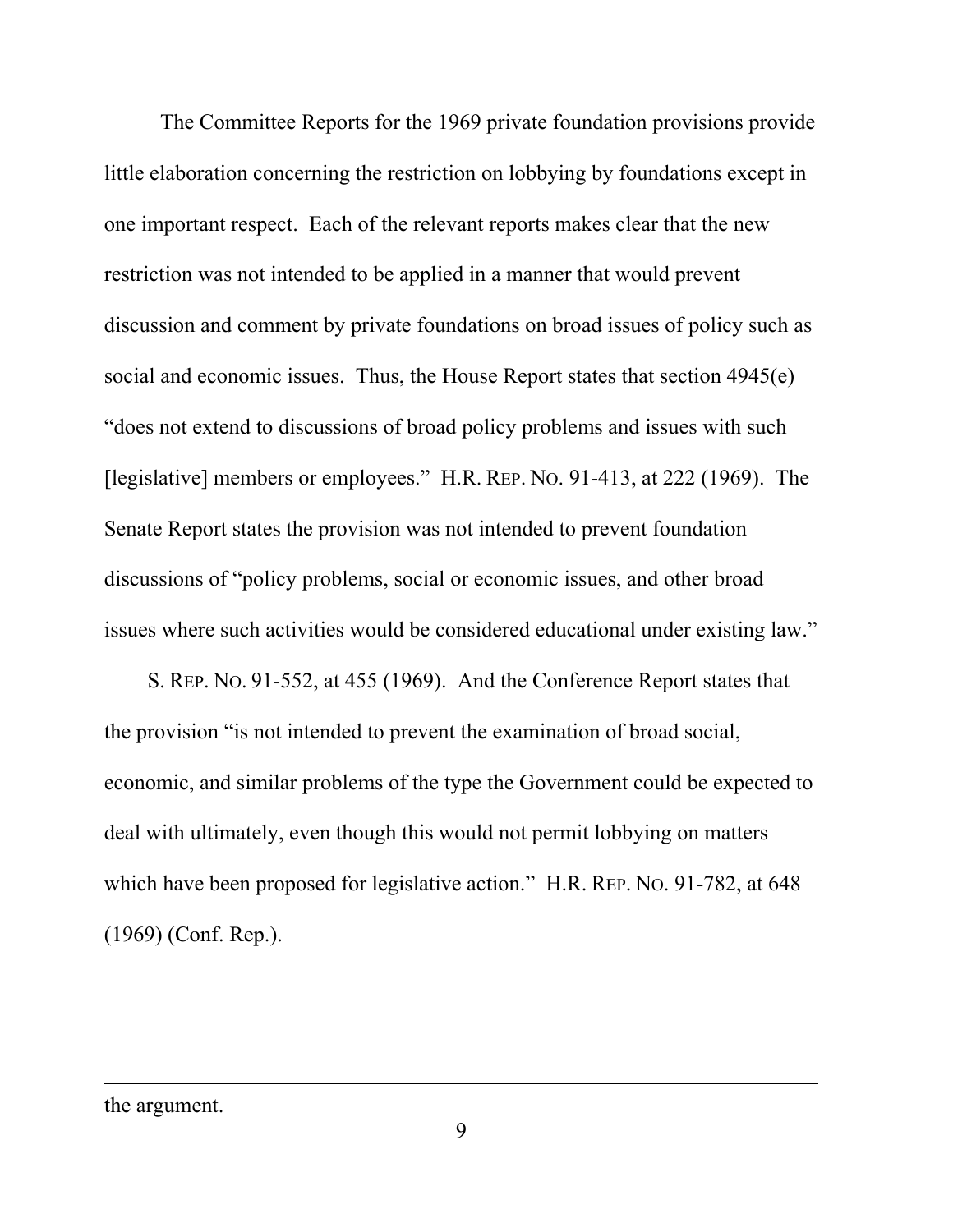The limiting language in the Congressional reports was included in the final regulations governing lobbying by private foundations when they were issued in 1972:

Expenditures for examinations and discussions of broad social, economic, and similar problems are not taxable even if the problems are of the type with which government would be expected to deal ultimately. Thus, the term 'any attempt to influence any legislation' does not include public discussion, or communications with members of legislative bodies or governmental employees, the general subject of which is also the subject of legislation before a legislative body, so long as such discussion does not address itself to the merits of a specific legislative proposal.

*See* Propaganda Influencing Legislation, 37 Fed. Reg. 23,161, 23,167 (Oct. 31,

1972) (to be codified at 26 C.F.R. § 53.4945-2(d)(4)). Also, as discussed below

in Part I Section D, similar limiting language was subsequently added to the

regulations governing lobbying by public charities.

1

### C. The Expenditure Test for Public Charities - IRC Sections 501(h) and 4911

While the 1969 amendments addressed the rules pertaining to lobbying activities by private foundations, the lobbying activities of other organizations exempt under IRC section  $501(c)(3)$ , so-called public charities,<sup>6</sup> continued to be subject to the vague and subjective "no substantial part" test. In the Tax Reform

<sup>&</sup>lt;sup>6</sup> Despite their name, "community foundations" - many of whom are members of Amicus Council on Foundations - are classified as public charities because they receive their support from a broad range of donors.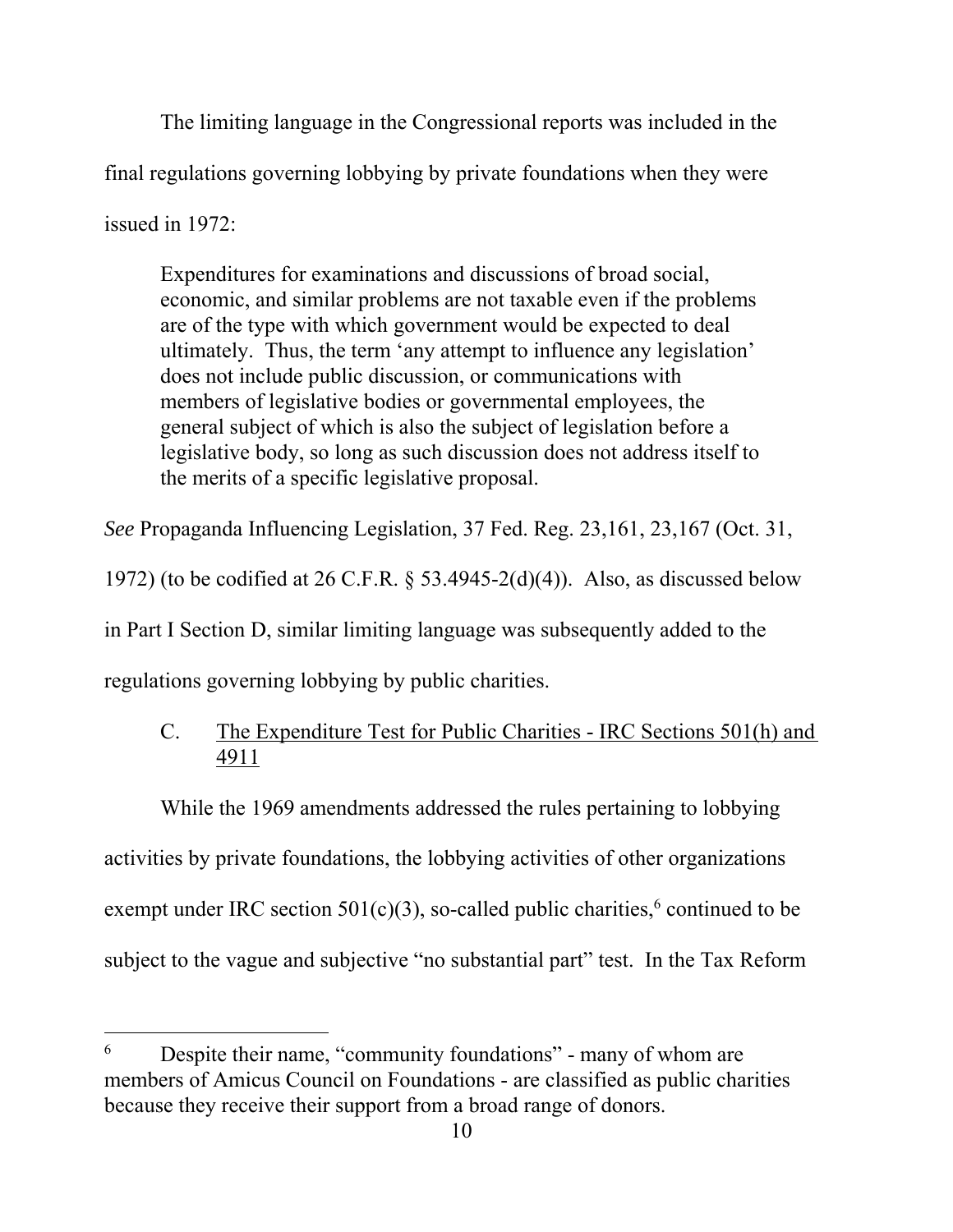Act of 1976, however, Congress enacted an alternative to the test set out in section 501(c)(3), *see* IRC §§ 501(h) and 4911, in order to reduce the uncertainty caused by the existing rules. The Joint Committee on Taxation, in its General Explanation of the Tax Reform Act of 1976, explains the reasons for the enactment of these new statutes:

The language of the lobbying provision was first enacted in 1934. Since that time neither Treasury regulations nor court decisions have given enough detailed meaning to the statutory language to permit most charitable organizations to know approximately where the limits are between what is permitted by the statute and what is forbidden by it. This vagueness is, in large part, a function of the uncertainty in the meaning of the terms "substantial part" and "activities." Many believed that the standards as to the permissible level of activities under present law are too vague and thereby tend to encourage subjective and selective enforcement.

JOINT COMM. ON TAXATION, *General Explanation of the Tax Reform Act of 1976*,

*in* IRS CUMULATIVE BULLETIN 1976-3, vol. 2, at 419–420 (1976).

1

Under sections 501(h) and 4911, public charities (other than churches) may elect to have their lobbying activities regulated under an alternative expenditure test that differs from the test set forth in IRC section  $501(c)(3)$  in a number of significant ways aimed at reducing the uncertainty under the prior law.7 First, the amount of lobbying that may be undertaken by a charity is measured solely by its

<sup>&</sup>lt;sup>7</sup> Public charities that are ineligible to make the election, such as churches, or that do not do so, remain covered by the "no substantial part" test.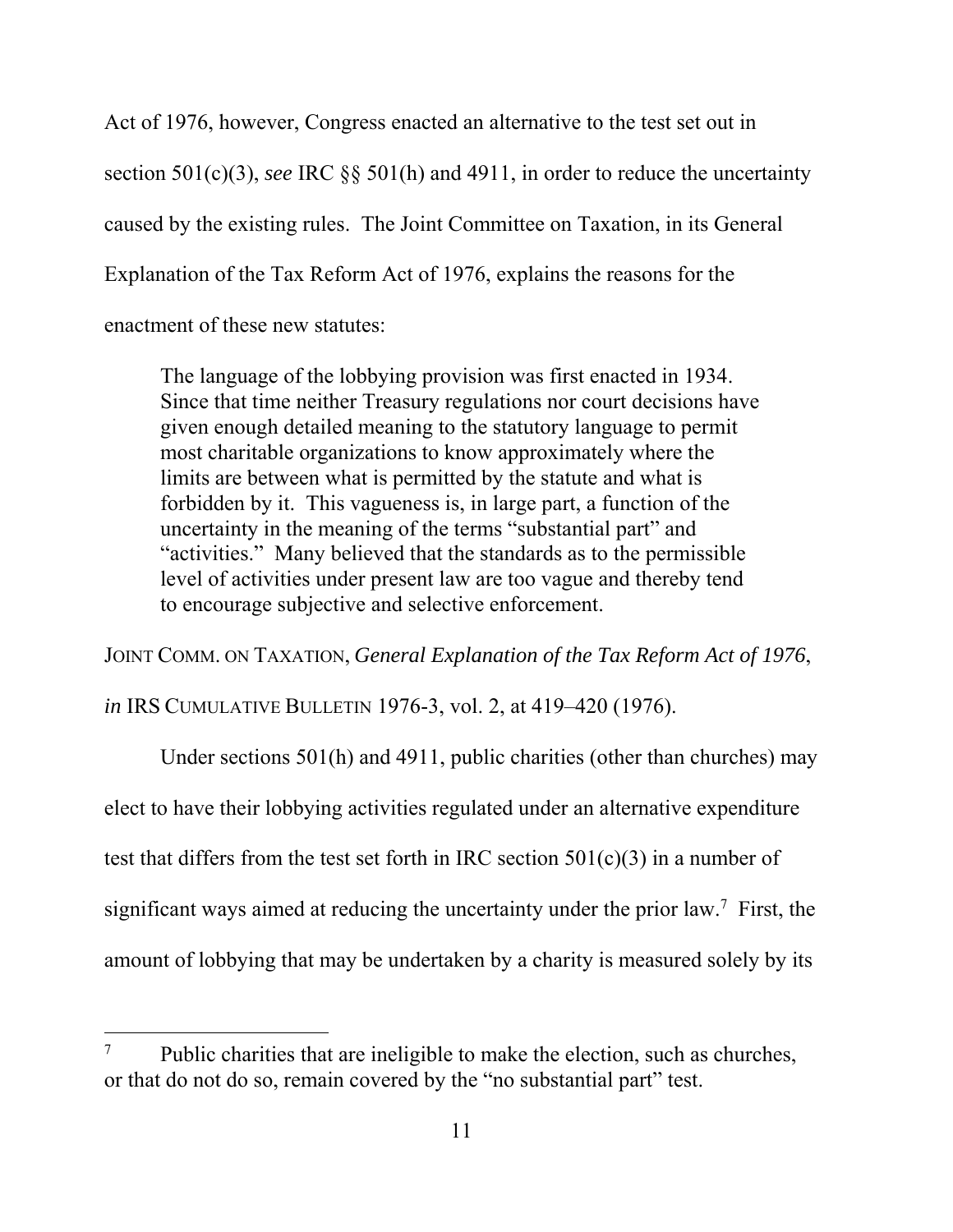expenditures, unlike under the "no substantial part" test in which activity of volunteers or the amount of time spent by an organization's officials and staff are included in determining whether an organization had engaged in excessive lobbying. Second, the amount of lobbying expenditures that may be made by an electing organization is precisely determined based on a sliding-percentage of the organization's overall expenditures in furtherance of its exempt purposes, rather than by the undefined notion of "substantiality."<sup>8</sup> IRC  $\S$  4911(c). Third, in most cases, a charity that exceeds its lobbying limits is subject to an excise tax on its excess lobbying expenditures; except under extreme circumstances, the charity will not lose its tax exempt status $9$  - the only sanction available under the "no

1

| If the exempt purpose    | The lobbying nontaxable amount is:                   |
|--------------------------|------------------------------------------------------|
| expenditures are:        |                                                      |
| $\leq$ \$500,000         | 20% of the exempt purpose expenditures               |
| $> $500,00$ but $\le$    | \$100,000 plus 15% of the excess of exempt purpose   |
| \$1,000,000              | expenditures over \$500,000.                         |
| $> $1,000,000$ but $\le$ | \$175,000 plus 10% of the excess of exempt purpose   |
| \$1,500,000              | expenditures over \$1,000,000.                       |
| > \$1,500,000            | \$225,000 plus 5% of the exempt purpose expenditures |
|                          | over \$1,500,000.                                    |

A separate limit on grassroots lobbying is calculated as 25% of the total lobbying non-taxable amount.

<sup>8</sup> Under the expenditure test, the extent of an organization's non-taxable lobbying activity is measured under the following sliding scale based upon the organization's total expenditures for exempt purposes:

<sup>9</sup> Under the expenditure test, an organization may lose its tax-exempt status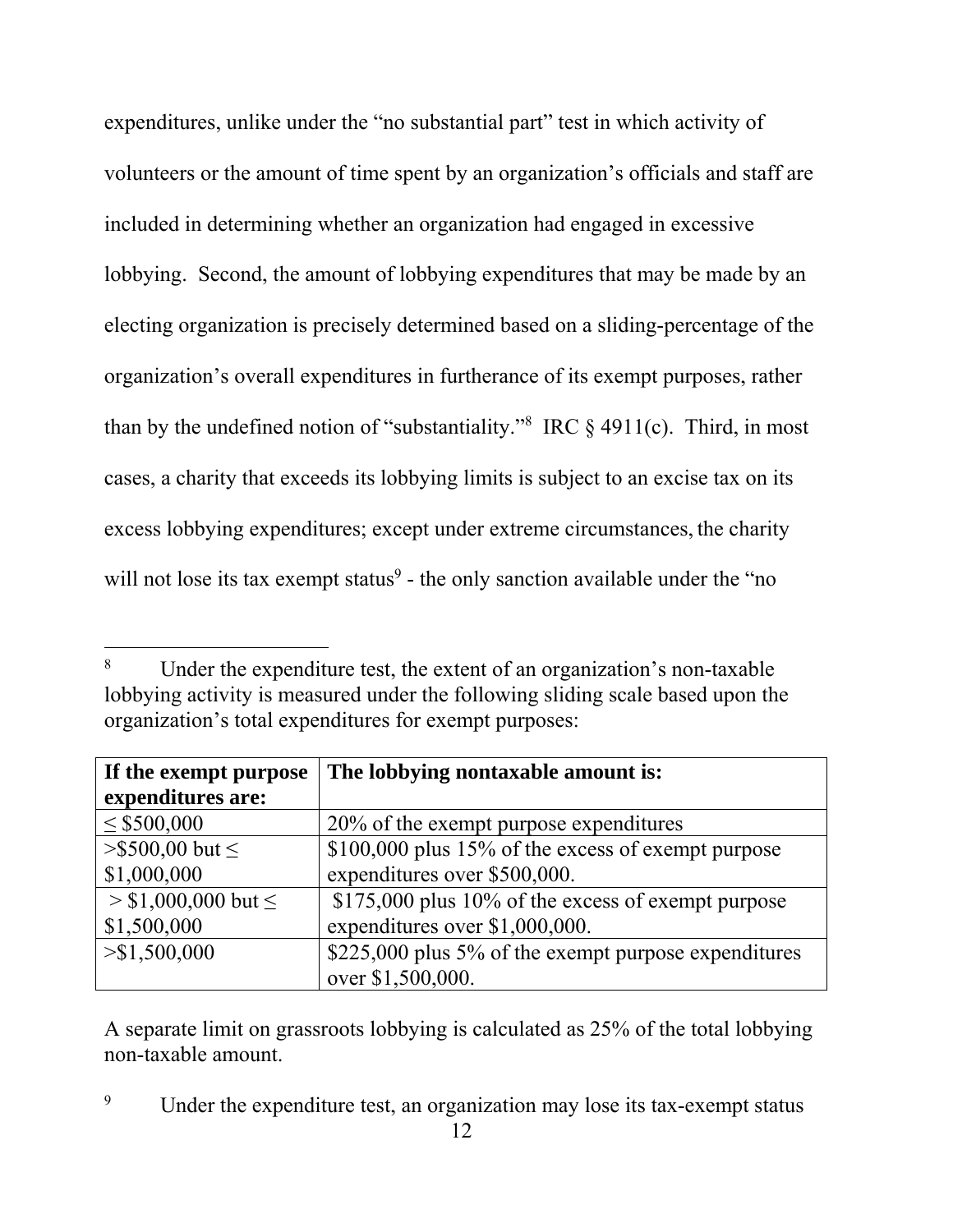substantial part" test. IRC § 501(h)(1).

While the 1976 amendments do not apply directly to private foundations such as the Taxpayer in this case, it is important to recognize that the issues raised here will impact the lobbying activities of electing public charities, because, as explained in the next section, the IRS applies the same definitions of lobbying activity to public charities and private foundations.

#### D. The 1990 Lobbying Regulations

 $\overline{a}$ 

Although the expenditure test for electing public charities was enacted in 1976, the IRS did not propose implementing regulations until 1986, *see* Lobbying by Public Charities; Lobbying by Private Foundations, Notice of Proposed Rulemaking, 51 Fed. Reg. 40,211 (Nov. 5, 1986) (hereinafter "1986 NPRM"); and, due to numerous objections to the original proposal,  $10$  it took until 1990 before final regulations were adopted. *See* Lobbying by Public Charities; Lobbying by Private Foundations, 55 Fed. Reg. 35,579 (Aug. 31, 1990). Several

only if over a four-year period its lobbying expenditures or its grassroots lobbying expenditures exceed its limits by an average of more than 150%. 26 U.S.C. §§ 501(h)(1), (2).

<sup>10</sup> For a detailed discussion of the 1990 regulations written by their principal drafters at the IRS, *see* James J. McGovern, Paul G. Accetura & Jerome P. Walsh Skelly, *The Revised Lobbying Regulations, A Difficult Balance*, 41 TAX NOTES 1426, 1428 (Dec. 26, 1988); James J. McGovern, Paul G. Accetura & Jerome P. Walsh Skelly, *The Final Lobbying Regulations: A Challenge for Both the IRS and Charities*, 48 TAX NOTES 1305, 1306 (Sept. 3, 1990).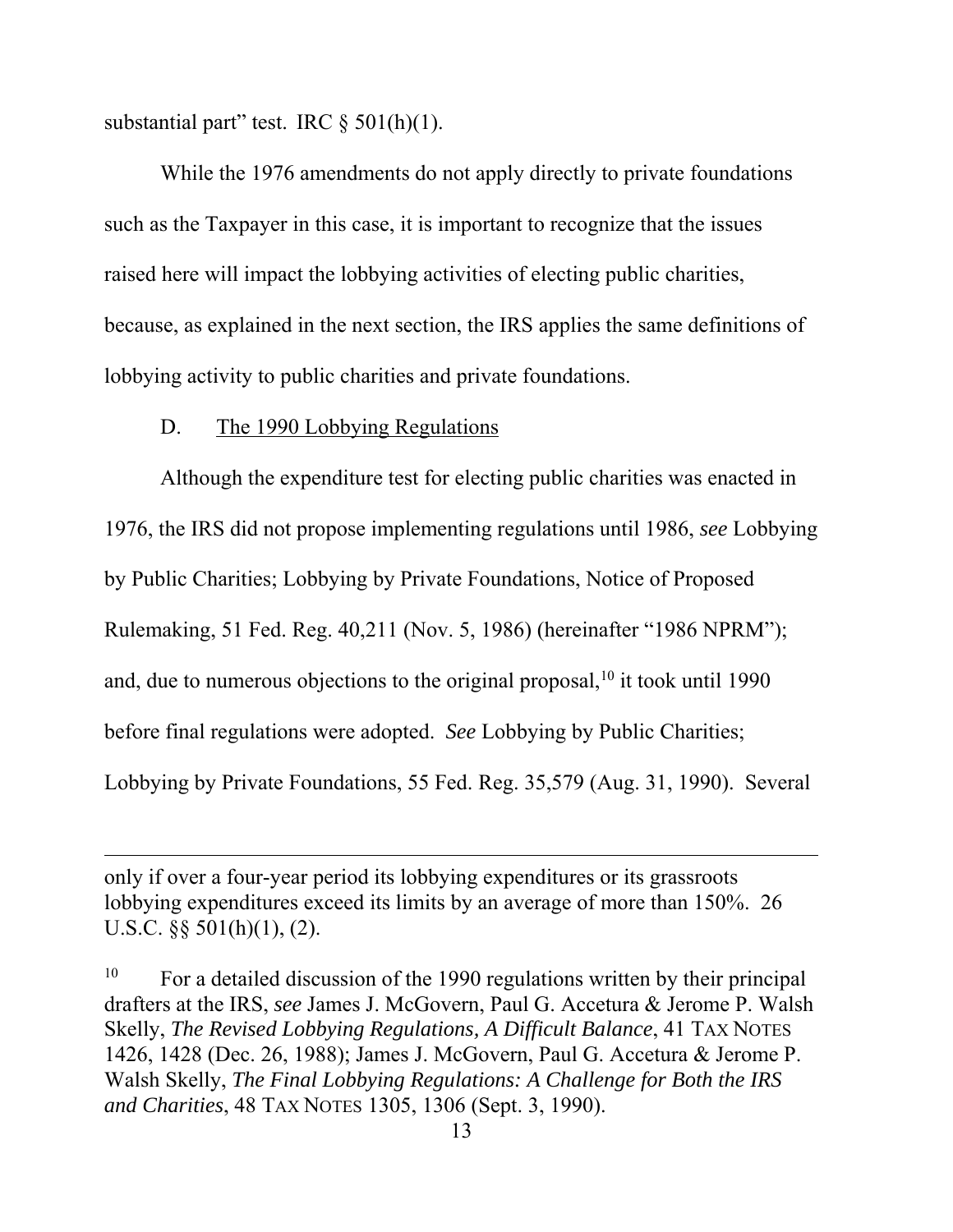of these regulations bear on the issues presented in this case.

First, while the 1976 statutory language defining covered lobbying expenditures continued to be broad, the 1990 regulations provide a more detailed definition by stating that a communication is neither a direct lobbying communication nor a grassroots lobbying communication unless it "refers to" specific legislation and "reflects a view on" that specific legislation. 26 C.F.R. § 56.4911-2(b).

Second, while the proposed regulations treated attempts to influence the outcome of a voter referendum or voter initiative as grassroots lobbying, *see*  Lobbying by Public Charities; Lobbying by Private Foundations, Notice of Proposed Rulemaking, 53 Fed. Reg. 51,826, 51,837 (Dec. 23, 1988) (hereinafter "1988 NPRM"), the final regulations provide that attempts to influence referenda and ballot initiatives are considered direct lobbying expenditures, *see* 26 C.F.R. § 56.4911-2(b). As noted by the Tax Court, in making this change, the regulations incorporate into the ballot measure context the regulation's definition of direct lobbying, rather than the definition of grassroots lobbying which requires a callto-action.11 *See* ER 50–52. Thus, while under the final regulations attempts to

1

<sup>&</sup>lt;sup>11</sup> A call to action, which may take several forms spelled out in the regulations, is a message that generally encourages a member of the public to contact a legislator or other government official in order to influence legislation. *See* 26 C.F.R. § 56.4911-2(b)(2)(iii). The addition of this element to the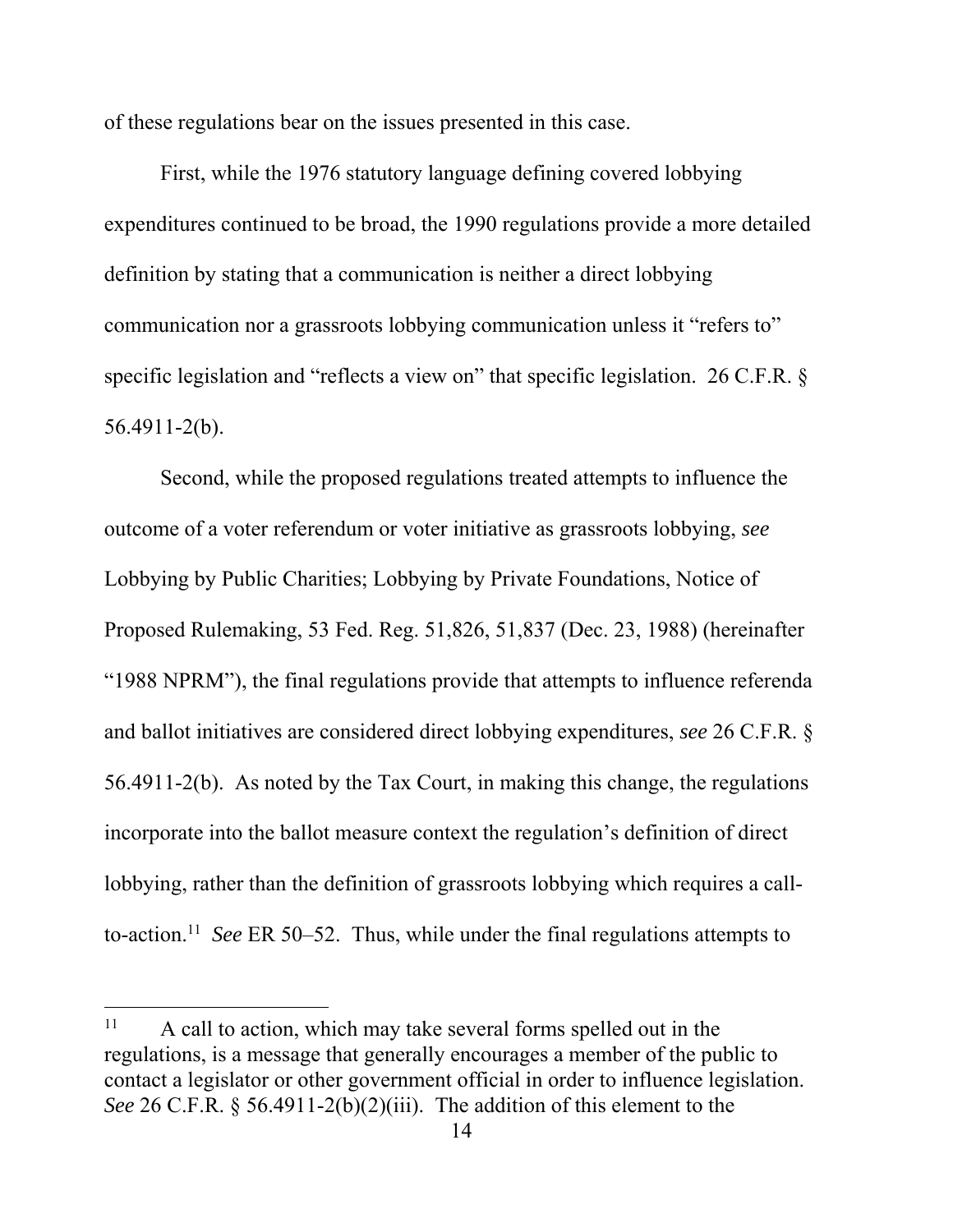influence ballot measures were placed under the more generous limit on direct lobbying, they were at the same time subject to a much broader definition of lobbying than would have been the case if they continued to be treated as grassroots lobbying.

Third, the final 1990 regulations restated the exception for "[e]xaminations and discussions of broad social, economic, and similar problems" that first appeared in the private foundation regulations in 1972. 26 C.F.R. § 56.4911-  $2(c)(2)$ . Moreover, the regulations continue:

lobbying communications do not include public discussion, or communications with members of legislative bodies or governmental employees, the general subject of which is also the subject of legislation before a legislative body, so long as such discussion does not address itself to the merits of a specific legislative proposal and so long as such discussion does not directly encourage recipients to take action with respect to legislation.

#### *Id.*

 $\overline{a}$ 

Fourth, in order to ensure consistency between the similar schemes for

lobbying by electing public charities and private foundations, the final

definition of grassroots lobbying was made in the 1988 NPRM in response to objections that the definition in the 1986 NPRM would have unduly limited the ability of tax-exempt organizations to participate in public policy. *See* McGovern, Accetura & Walsh Skelly, *The Revised Lobbying Regulations, A Difficult Balance*, *supra* note 10, at 1428. The drafters of the 1988 regulation pointed out that adding the call to action element results in a less restrictive provision than is provided in the statute and is intended to strike a balance between the statutory limitation and the desire of charities to engage in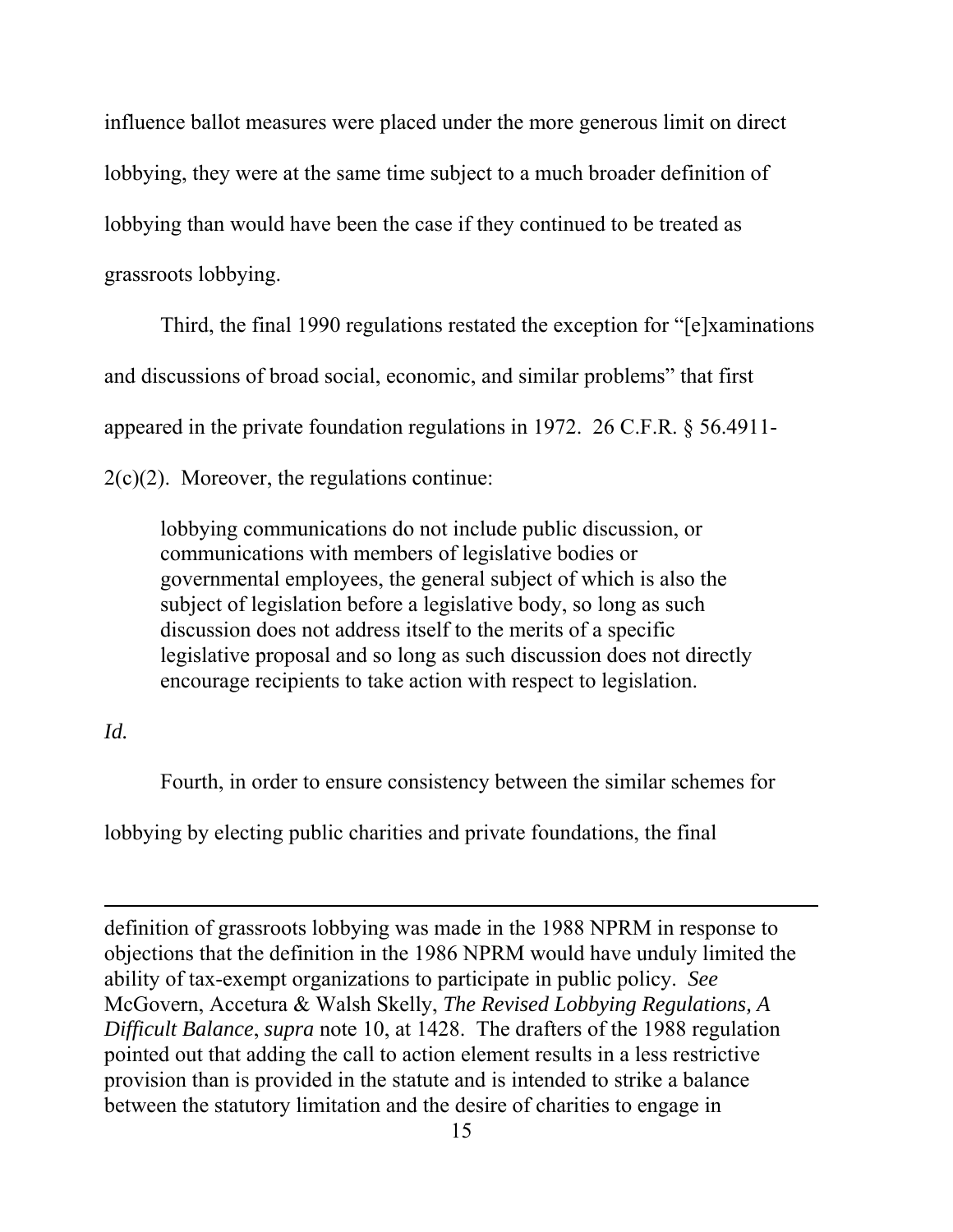regulations amended the rules governing the excise tax on private foundation lobbying to incorporate the definitions of direct and grassroots lobbying communications from the public charity regulations as well as other provisions defining exceptions to these definitions. 26 C.F.R.  $\frac{1}{2}$  53.4945-2(a)(1). As a result of this provision, the broad interpretation given by the Tax Court in this case to terms such as "refer to" and "reflect a view on" will necessarily impact not only the rules governing foundation lobbying but the rules for electing public charities that engage in both direct and grassroots lobbying, including attempts to influence the outcome of ballot measures.

## **II. The Tax Court's Decision Should be Reversed on the Ground that the Tax Court Applied a Legally Erroneous Construction of the Applicable IRC Provisions.**

 Under the regulations, the radio messages disseminated by the Parks Foundation constitute a taxable attempt to influence legislation only if they "refer to" and "reflect a view on" specific legislation or, in this case, a ballot measure. In applying this definition, the Tax Court relied on an overly broad interpretation of these terms, which is not supported in the legislative history or regulations.

A. The Tax Court's Test for Determining Whether a Communication "Refers To" Specific Legislation Will Add Uncertainty to the Lobbying Rules for Private Foundations and Public Charities and Will Crimp the Ability of Foundations and Charities to Engage in Discussions of Public Policy.

policymaking. *Id.*

 $\overline{a}$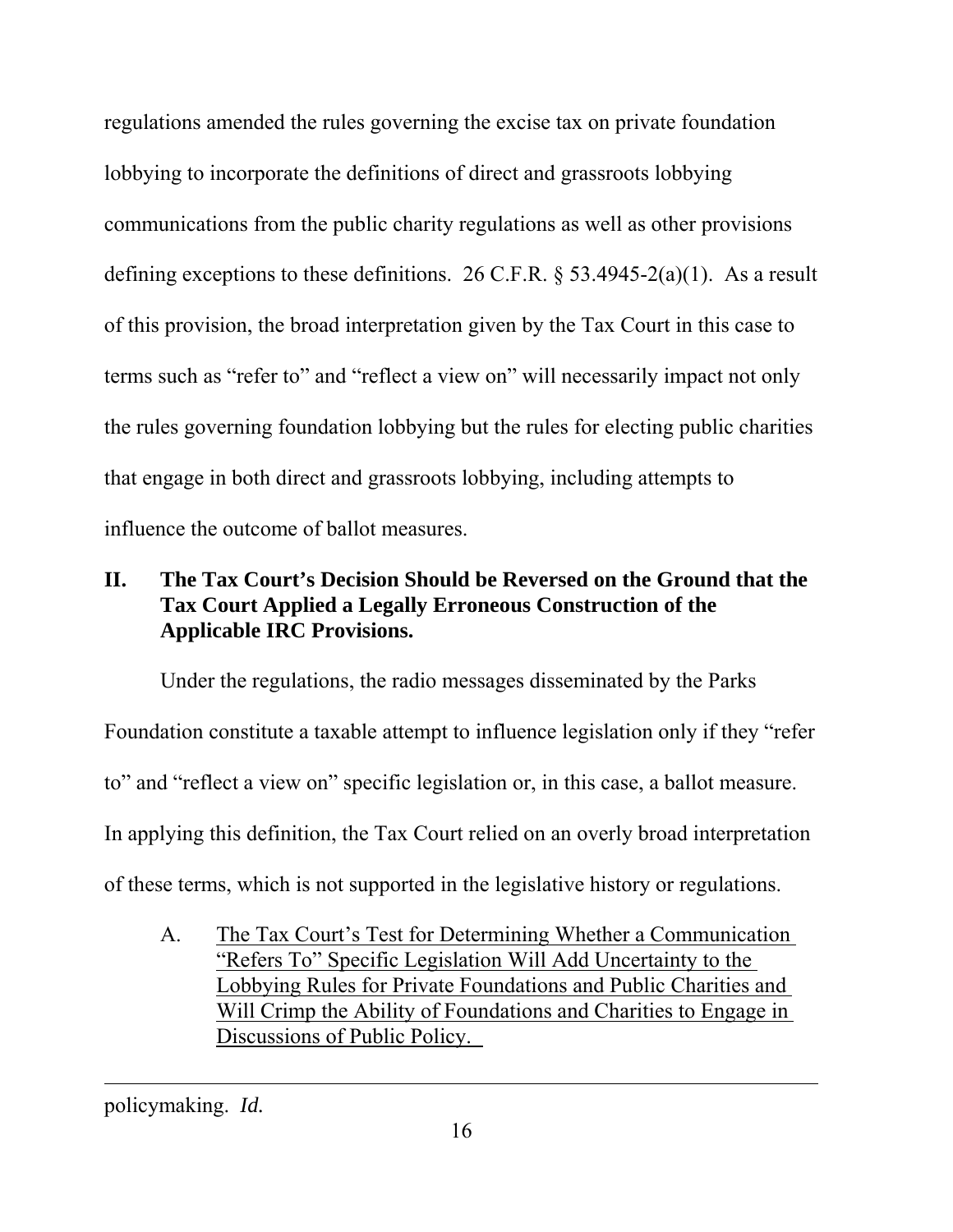The Tax Court correctly recognized that "refer to" is not defined in the regulations. Excerpts of Record (hereinafter "ER") at 55. Instead, extrapolating from several examples in the 1990 regulations governing grassroots lobbying by public charities, the Tax Court created its own test for determining whether communications "refer to" a ballot measure: "we hold that a communication 'refers to' a ballot measure within the meaning of the regulations if it either refers to the measure by name or, without naming it, employs terms widely used in connection with the measure or describes the content or effect of the measure." ER 56–57. While the first element of the Tax Court's test - a reference to specific legislation by name - is surely correct, the other elements go well beyond the examples in the regulations and, contrary to Congressional intent, will introduce a high degree of uncertainty into the rules. Moreover, contrary to the regulations themselves, the Tax Court's test will significantly impede the ability of private foundations and public charities to engage in discussions of social and economic policies whenever legislation or a ballot measure is pending that addresses the same topic.

 In the view of Amici, a communication which does not refer to specific legislation by its official title, proposition number (e.g. "Prop 12"), or bill number (e.g. "H.R. 2146"), nevertheless may under the regulations be regarded as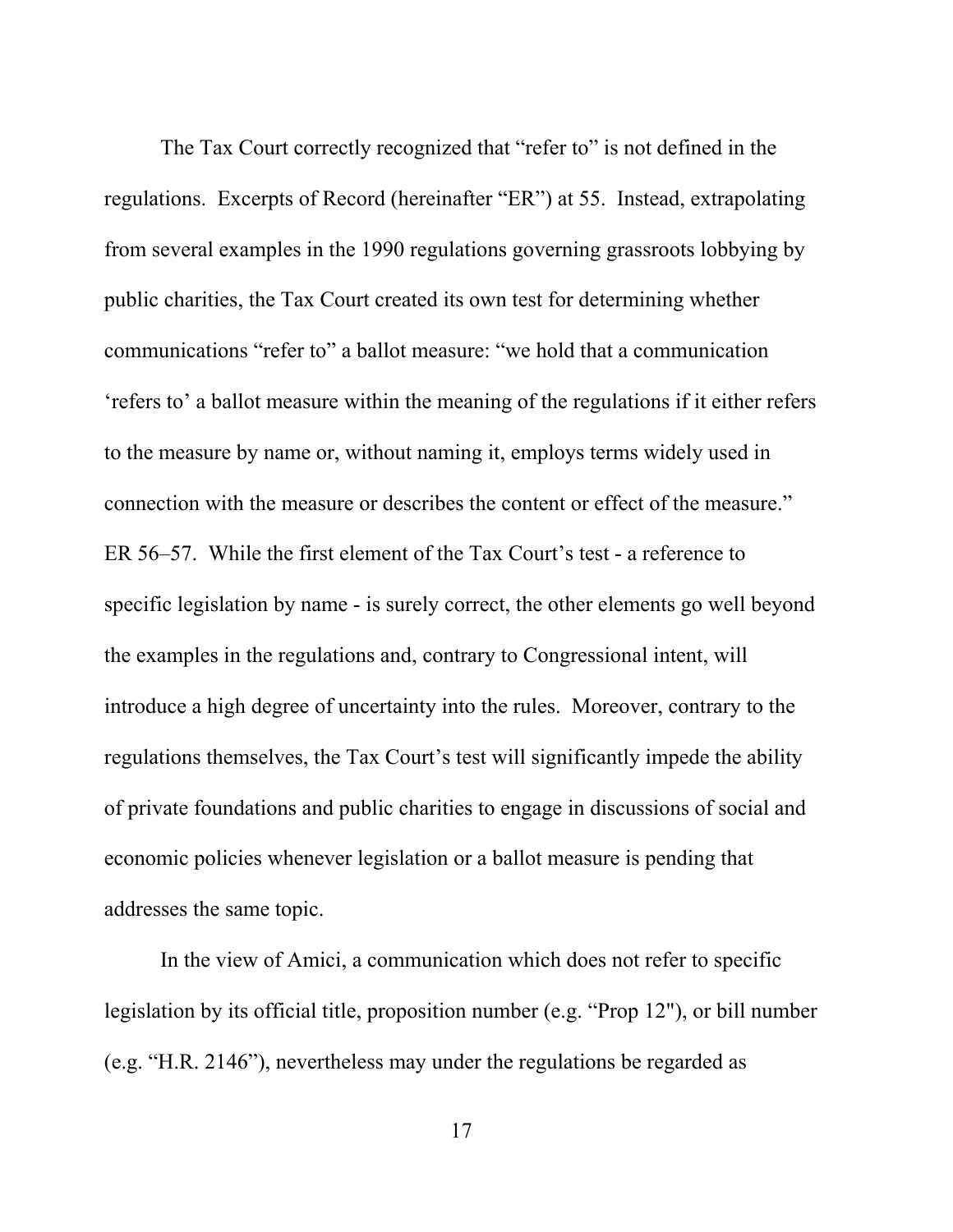referring to legislation if it uses terminology which is commonly used and understood by the public *to identify the legislation in question*. Example 1 in the regulations cited by the Tax Court thus states that a reference to the "President's plan for a drug-free America" refers to legislation proposed by the President to establish a drug control program. ER 55. Other examples of this concept easily come to mind: "the Smith amendment," "the Jones proposal," "the GOP tax bill," and "the climate change initiative" all explicitly identify legislation in a manner that would be understood by recipients of the communication as referring to a specific piece of proposed or introduced legislation or to a specific ballot measure.

 The Tax Court's test, however, goes well beyond these examples when it states that a communication refers to specific legislation when it "employs terms widely used in connection with the measure or describes the content or effect of the measure." ER 57. Thus, Example 4 in the regulations, also cited by the Tax Court, holds that the statement "I support a drug-free America" does *not* refer to specific legislation even where there are pending proposals regarding drug issues. The difference between Example 1 (as well as each of our hypothetical descriptions) and Example 4 is that while Example 1 refers explicitly to the President's "plan," Example 4 addresses a policy issue which could be (or is) the subject of legislation without referring to any plan, proposal, amendment, or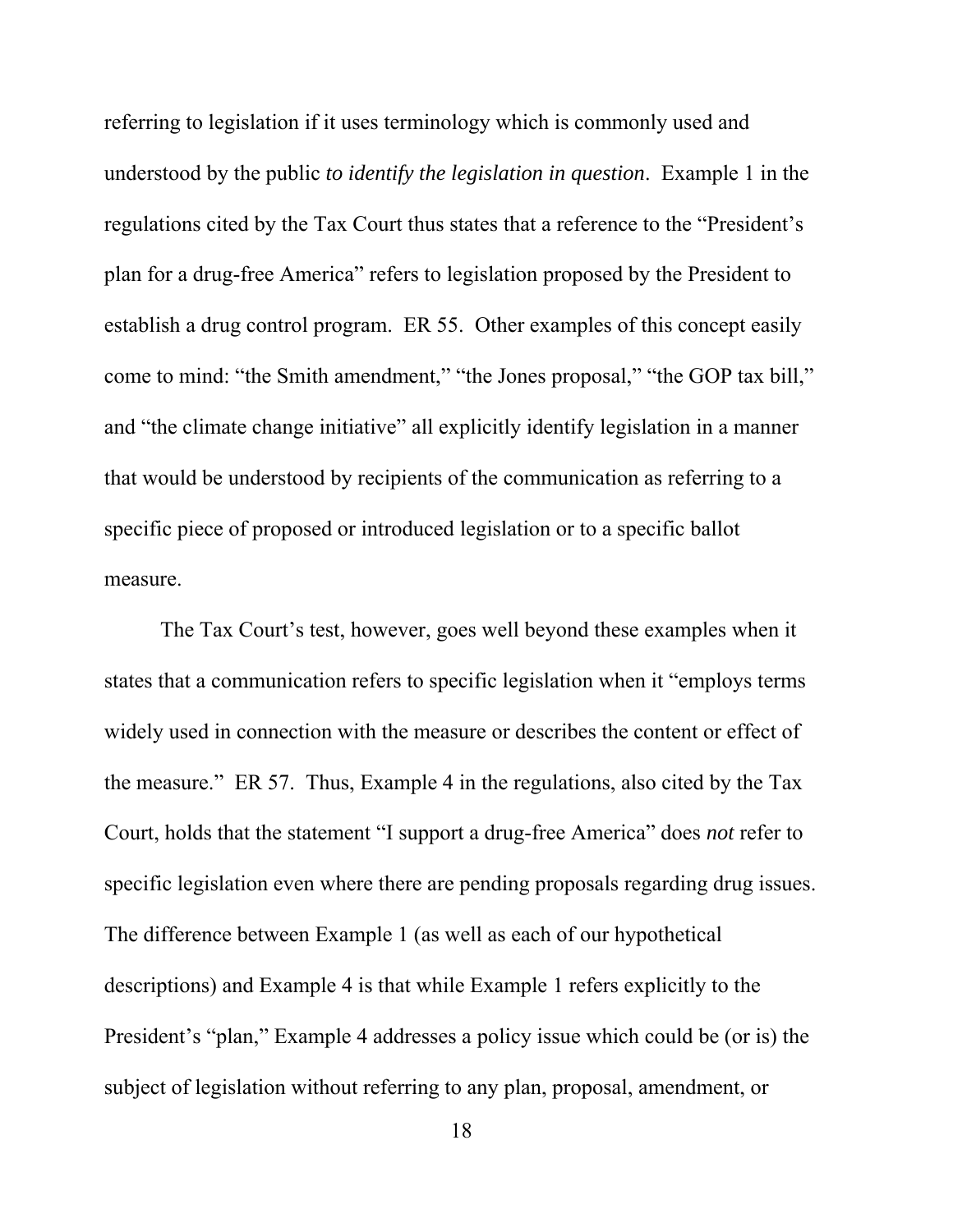legislation at all. Merely using the same "commonly used terms" in talking about an issue or addressing the same general topic as pending legislation, as set forth in the Tax Court's test for determining whether a communication refers to legislation, is not the same as referring to the legislation itself, and would make it virtually impossible for a foundation or charity to know in advance whether its communications on policy issues will later be found to qualify as lobbying. Moreover, the Tax Court's broad test would significantly hamper the ability of private foundations and public charities to engage in policy discussions as intended by Congress and explicitly protected in the regulations.

 The Tax Court's analysis of several of the Parks Foundation radio ads demonstrates how far the Court's test deviates from the examples in the regulations and introduces uncertainty into the determination of whether a communication "refers to" specific legislation. For example, relying on the "commonly used terms" element of its test, the Tax Court found that the 1997 radio message concerning the Oregon prisoner work program referred to Measure 49 because "the use of various iterations of the term 'prison inmate work program' in the explanatory statement for Measure 49 demonstrates that those and similar terms had been widely used in connection with Measure 49 at the time the radio message was broadcast." ER 57. In addition, relying on the "content or effect" element of its test, the Court determined, again on the basis of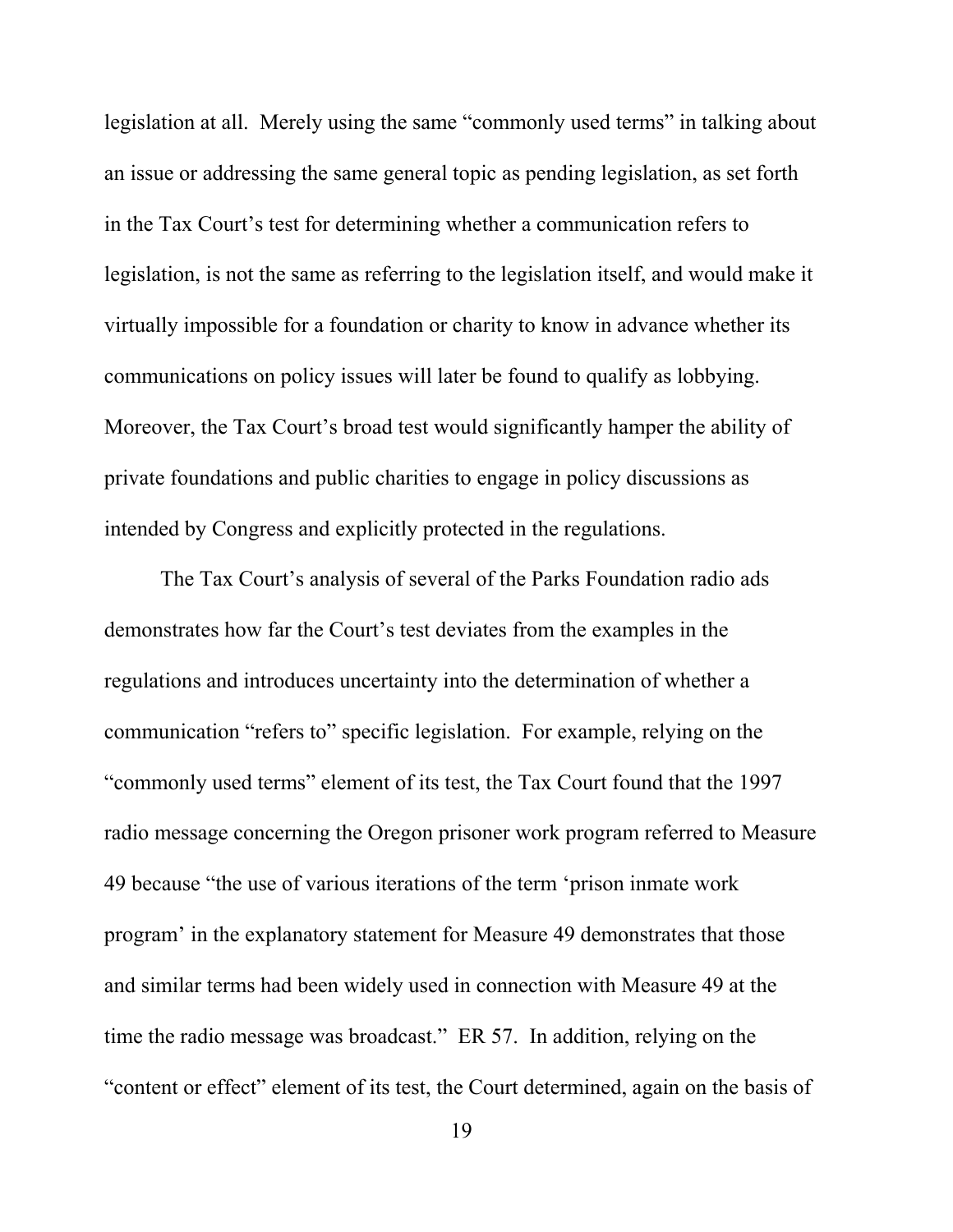the explanatory statement, that the radio message "described the general content of Measure 49" and therefore referred to that ballot measure. ER 58. However, referring to the "prison inmate work program" is not the same as referring to the "prison inmate work referendum," as is required under the examples in the regulations; and relying on the fact that the "general content" of the radio ad and the explanatory statement were the same would severely crimp the ability of private foundations and public charities to engage in discussions of social or economic issues in direct contravention of the regulations and Congressional intent, as set out above.

 The Tax Court's application of its test to the two radio ads disseminated in 1998, "the subject of which was administrative rules," ER 59, is similarly inconsistent with the applicable regulations. Again, the Tax Court relied solely on the use of the term "administrative rules" in the explanatory statement for Measure 65 to "demonstrate[] that the term had been widely used in connection with Measure 65 at the time the radio messages were broadcast." ER 60. If addressing the general and broad subject of "administrative rules" turns a communication into a taxable lobbying expenditure, then the ability of private foundations and public charities to discuss broad issues of social and economic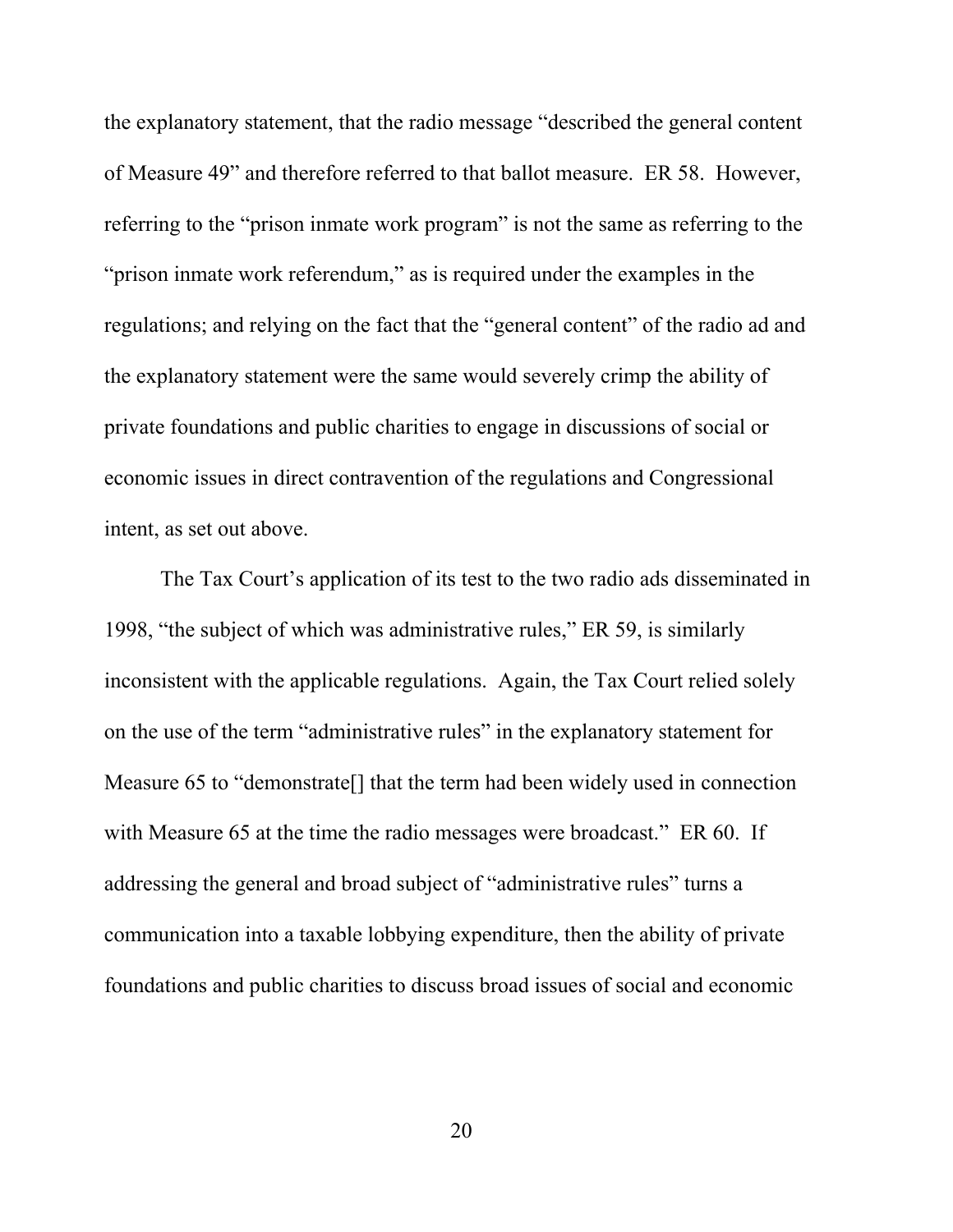policy would be severely hampered.<sup>12</sup>

1

 Finally, the vagueness of the Tax Court's test is demonstrated by its treatment of the two radio ads in 2000 addressing the state's budget. Because the first such ad addressed the rate of growth of state government revenues as compared to the rate of personal income, "coupled with its reference to the fact that Oregonians would 'soon be asked' whether they wanted to slow down the growth of their State government," the Tax Court concluded that the first ad referred to Measure 8, ER 63; but it reached the opposite result concerning the second ad, which did not include the "will soon be asked" language, ER 64–65. In the Tax Court's view, the absence of this sentence "tips the balance" against a finding that the radio message was a lobbying communication, *id.*; rather, the ad "is more accurately characterized as direct criticism of the Oregon State government without a suggestion of a remedy. The message's central thrust is no longer advocacy for Measure 8 but instead an attack on the Oregon State government as wasteful and as retaliatory with respect to its critics," ER 65. The Tax Court did not explain how treating the second ad as advocacy rather than lobbying was consistent with its own test for determining whether an ad "refers

<sup>&</sup>lt;sup>12</sup> Amici agree with the Tax Court that the June 1999 radio ads meet the "refers to" test because they describe the content and effect of "8 separate amendments" to be reapproved by the voters, even though the specific Measures are not named. ER 29, 61.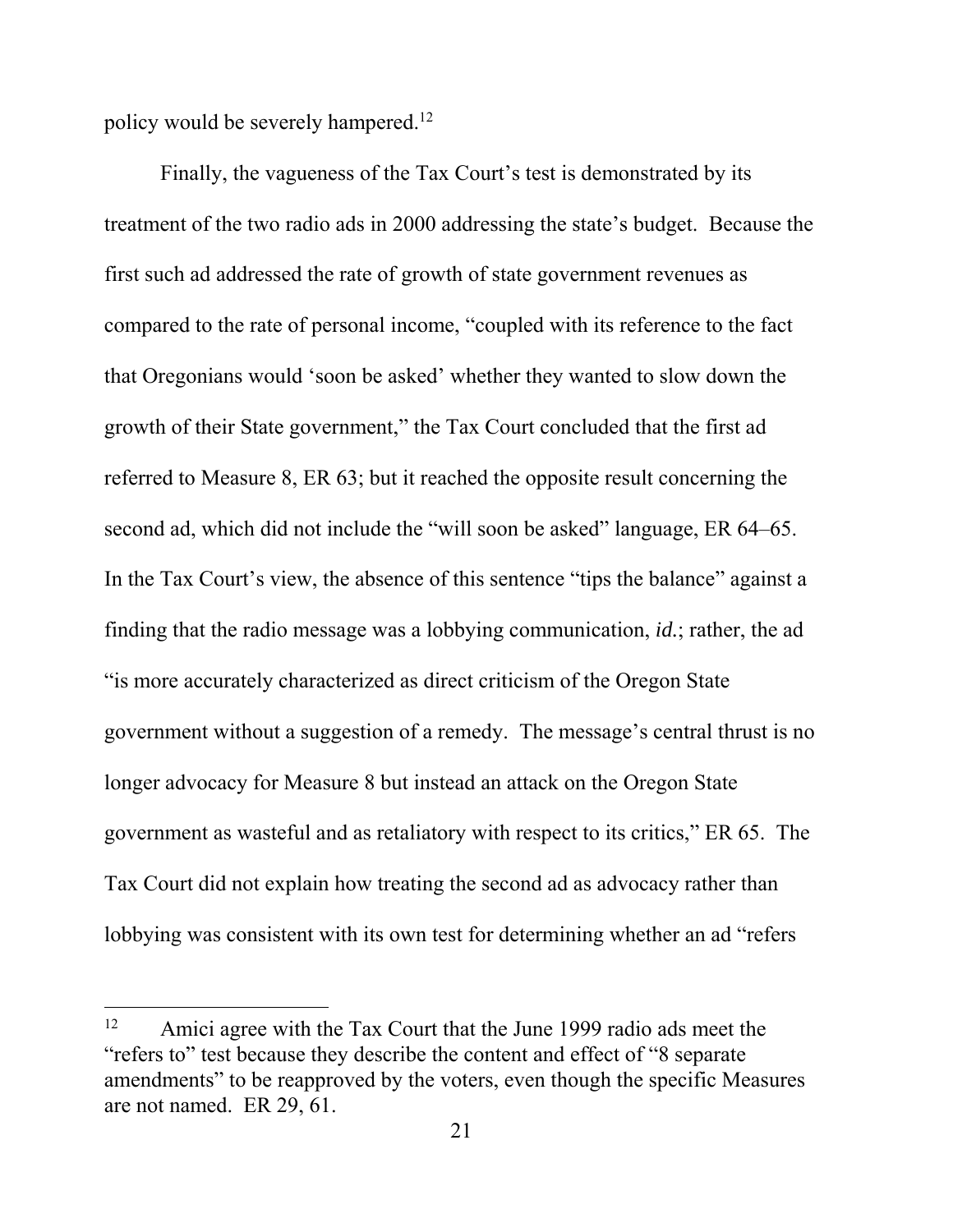to" specific legislation since both ads discussed the same general content using the same "commonly used words." The Tax Court also did not attempt to rationalize this result with its treatment of the other communications discussed above. The absence of such an explanation suggests that the Tax Court itself recognized that its "refer to" test is overbroad and needs to be narrowed in order to conform to the regulations. At the very least, the Tax Court's decision on the second 2000 ad will add to the confusion and uncertainty caused by its treatment of the "refer to" issue in this case.

 B. The Tax Court Erroneously Determined that the Parks Foundation Radio Ads "Reflect a View" on Specific Legislation.

 Although the applicable regulations also do not contain a definition of when a communication "reflects a view" on specific legislation, the Tax Court did not attempt to create a test of its own for this element of the lobbying definition. Rather, it considered the language of each ad and then concluded, in cursory fashion, that the ad met this requirement. The Tax Court's conclusion that a number of the radio ads did in fact reflect a view on legislation, however, reflects an overly broad and erroneous view of the regulations and regulatory language.

 The Tax Court's discussion of when specific ads "reflect a view" on the ballot measures involved in the case is extremely short with regard to each ad. It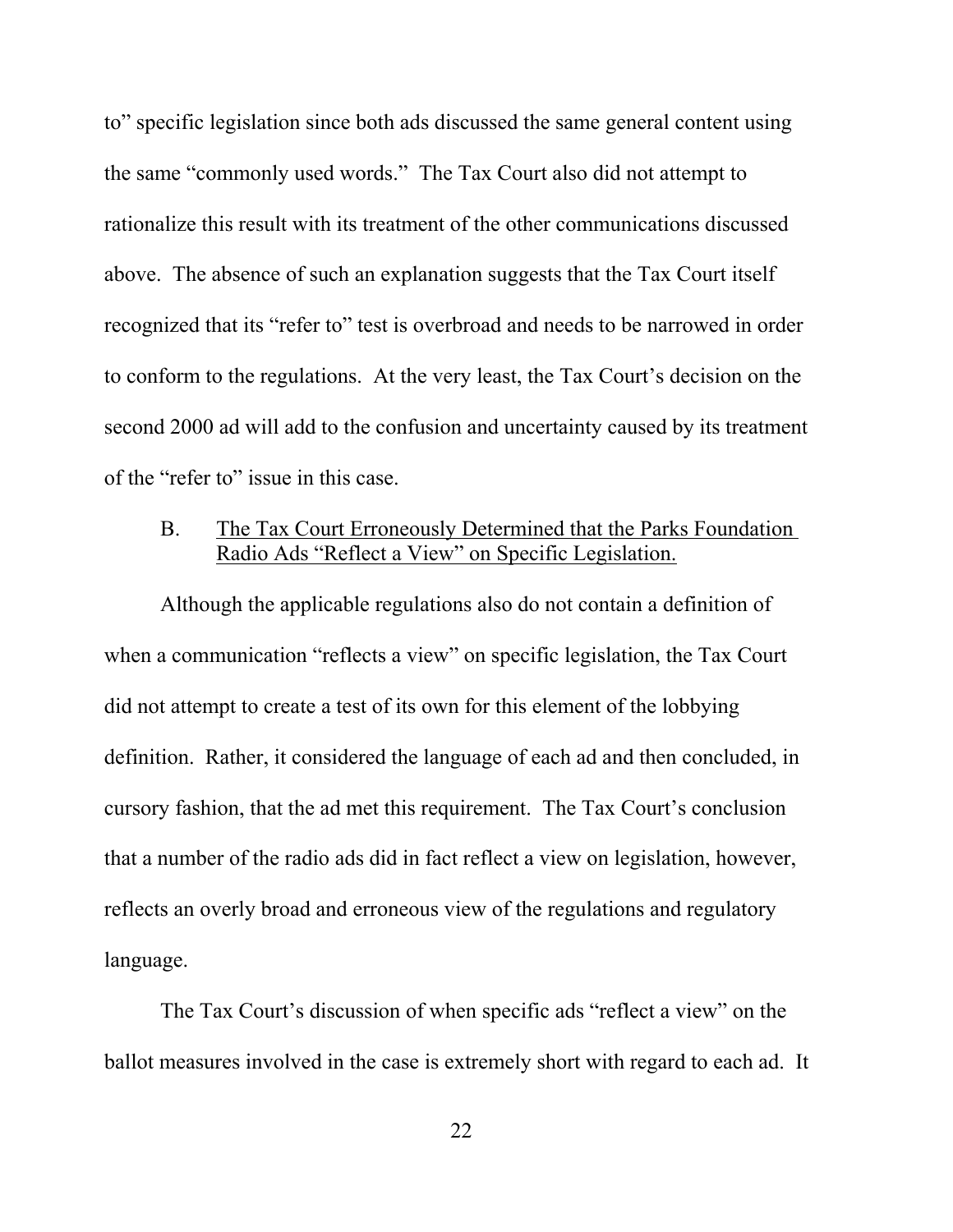determined, for example, that the 1997 radio ad addressing the subject of prisoner work programs reflected a view on Measure 49 solely because of "the radio message's emphatic endorsement of the desirability of prisoner work programs." ER 58. It determined that the two 1998 radio ads that referred to Measure 61 by name reflected a view on that ballot measure "because each posited that mandatory prison sentences for the crimes covered by Measure 61 would result in a reduction in crime in the same manner as had occurred after passage of an earlier measure . . . ." *Id.* And, it concluded that two other ads run in 1998 reflected a view on a series of ballot measures because the ads posed the rhetorical question "Who would be against this?" and suggested that only "The liberals and criminal defense lawyers" would be. ER 61. Finally, the Tax Court concluded that one of the 2000 radio ads addressing the state budget reflected a view on Measure 8 because it contended that State revenues grew at nearly three times the rate of growth of personal income was "a growth rate that any reasonable observer would likely think unsustainable." ER 63-64.13

1

 $13$  The Tax Court did not address this issue with respect to the second 2000 radio addressing the budget because it concluded that the second ad amounted to permissible advocacy rather than lobbying. ER 64–65. There is no apparent reason, however, and the Tax Court did not provide one, why the reasoning applicable to the first 2000 ad would not apply equally to the second ad on the same general subject. This again raises the question how the Tax Court meant to distinguish the second 2000 ad from the other ads involved in the case. *See supra* at pp. 21–22.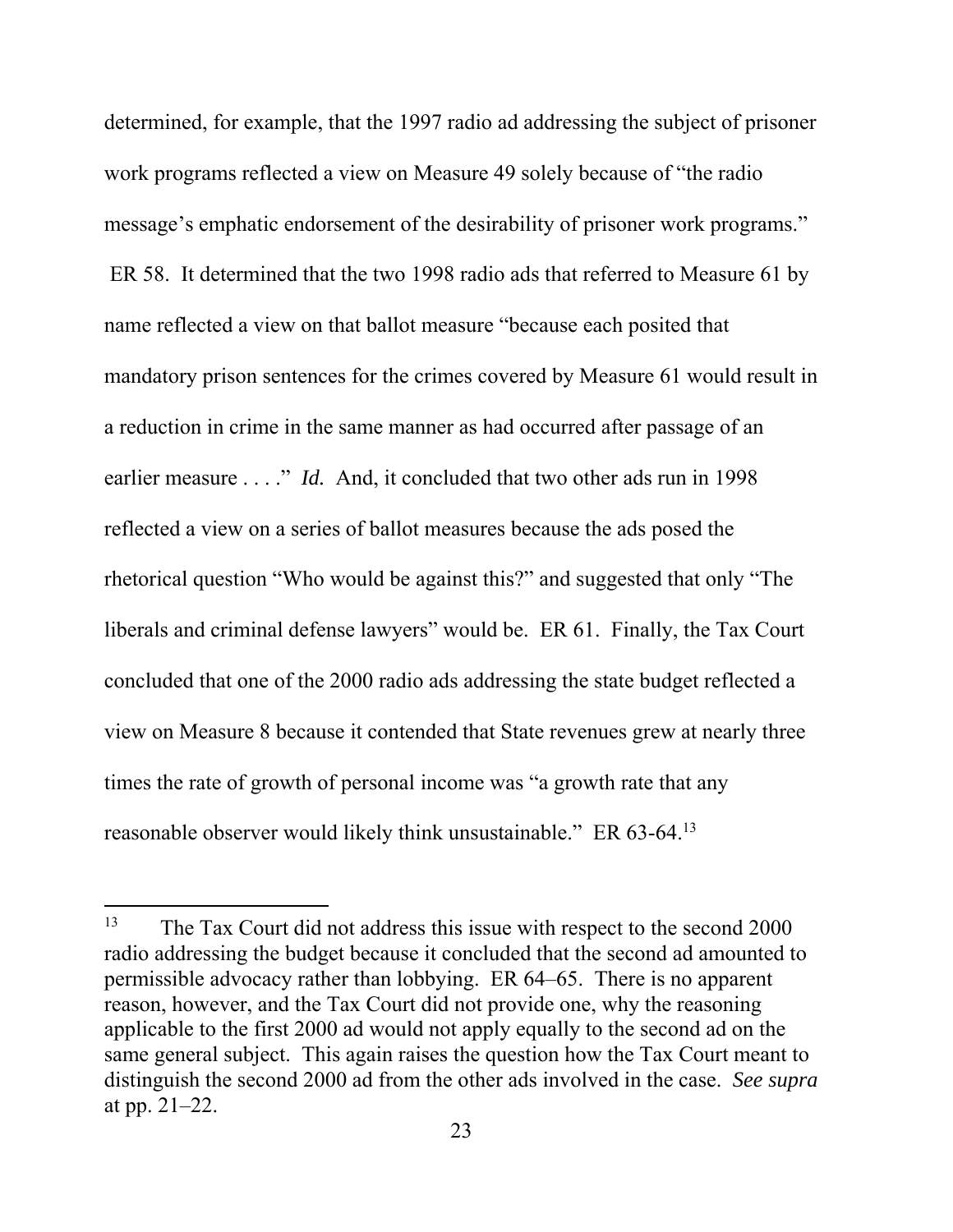Given the clear statement in the regulations that private foundations may discuss social and economic issues without restriction, 26 C.F.R. § 53.4945- 2(d)(4), a determination that a communication reflects a view on specific legislation should require more than the fact that a message briefly indicates the potential effect of the legislation. It is virtually impossible to discuss the potential social or economic impact of a proposal without providing information that someone might view as positive or negative, depending on their point of view. Yet, this is exactly the kind of discussion that the regulations allow foundations (and public charities) to undertake. *Id.* Thus, the requirement that direct lobbying communications "reflect a view" on legislation must mean something more than briefly describing the potential impact of the measure in a way that could possibly affect the view of the listener. At the very least, in the view of Amici, a communication should not be found to reflect a view on specific legislation unless it plainly endorses passage or defeat of the legislation because of the impact it will have or the results it will produce.

### **III. The Tax Court Erroneously Concluded that the Parks Foundation Radio Ads are Taxable Expenditures Because They were for a Nonexempt Purpose.**

 As an alternative basis for the tax assessment, the IRS determined that the Parks Foundation radio ads between 1997 and 2000 were also taxable expenditures under IRC section 4945(d)(5) because they were not incurred for a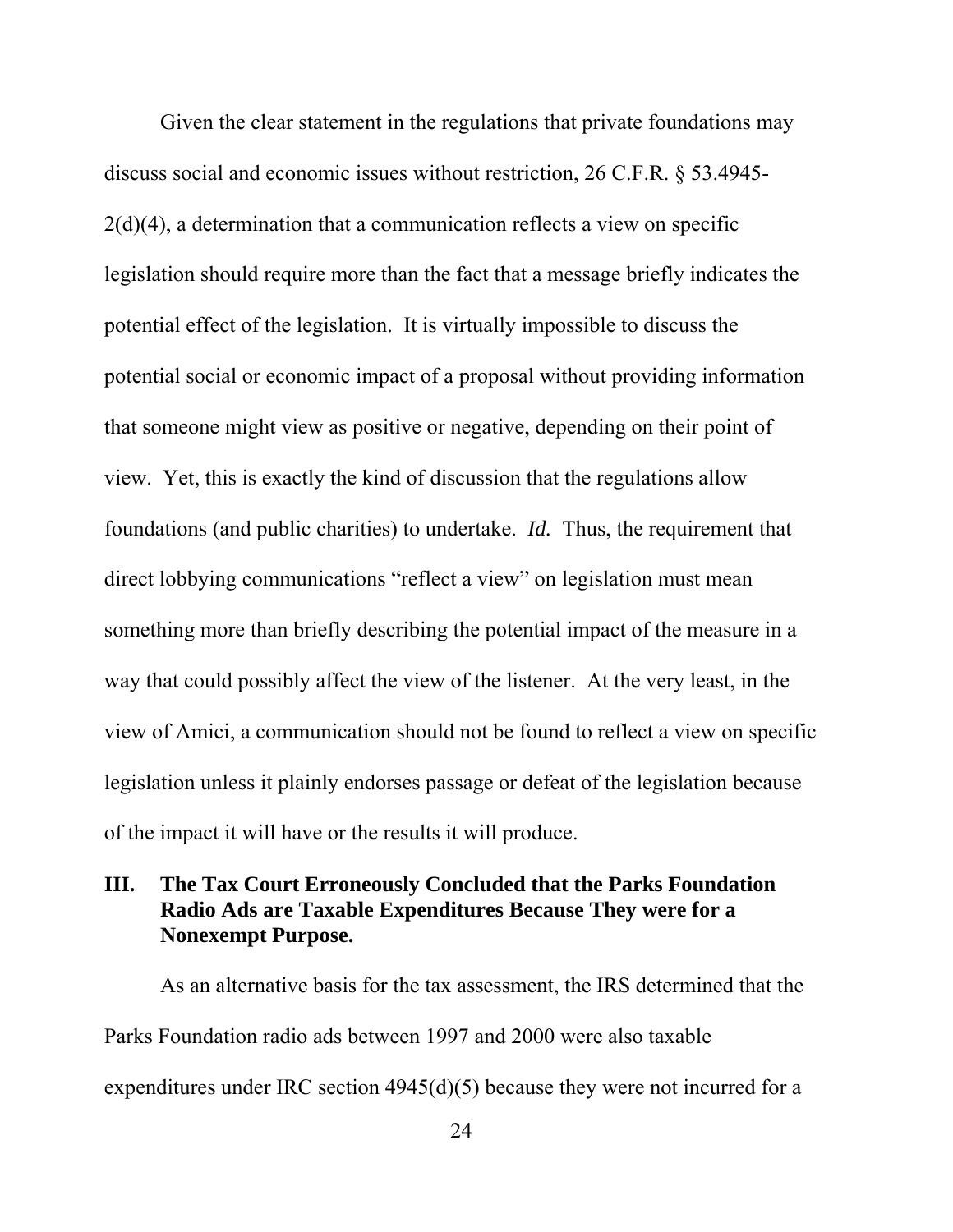charitable purpose as defined in IRC section  $170(c)(2)(B)$ . ER 83–87. Exempt purposes described in IRC section  $170(c)(2)(B)$  are religious, charitable, scientific, literary, and educational, as well as fostering amateur sports competition and preventing cruelty to children or animals. 26 U.S.C. §  $170(c)(2)(B)$ . In affirming the IRS's determination, the Tax Court applied an erroneous interpretation of IRC section 4945(d)(5) that should be rejected by this Court as a matter of law.

 According to the Tax Court, the Parks Foundation claimed that the only exempt purpose served by its radio messages was "educational,"<sup>14</sup> ER 83, and because the Tax Court had previously determined that the radio ads did not

1

<sup>&</sup>lt;sup>14</sup> Assuming that the Tax Court's conclusion in this regard is correct, it should be noted that communications by private foundations may serve other tax exempt purposes directly without qualifying as educational. For example, a private foundation concerned with teenage smoking could sponsor a billboard or radio ad stating that "smoking is dangerous to your health" without any factual support or otherwise having to meet the definition of educational because the billboard or ad promotes health, an exempt purpose under the Code distinct from carrying on an educational program. Similarly, some of the ads in this case may properly be regarded as furthering the exempt purposes of promoting social welfare, lessening neighborhood tensions, eliminating prejudice and discrimination, or combatting community deterioration. *See* 26 C.F.R. § 1.501(c)(3)-1(d)(2) (defining "charitable"). If this Court should conclude, contrary to the Tax Court's position, that the Parks Foundation did not in fact limit its argument under IRC section 4945(d)(5) or that there is a substantial question in this regard, then the Court should remand the case for further proceedings to determine whether the radio ads at issue may have furthered another exempt purpose other than "educational."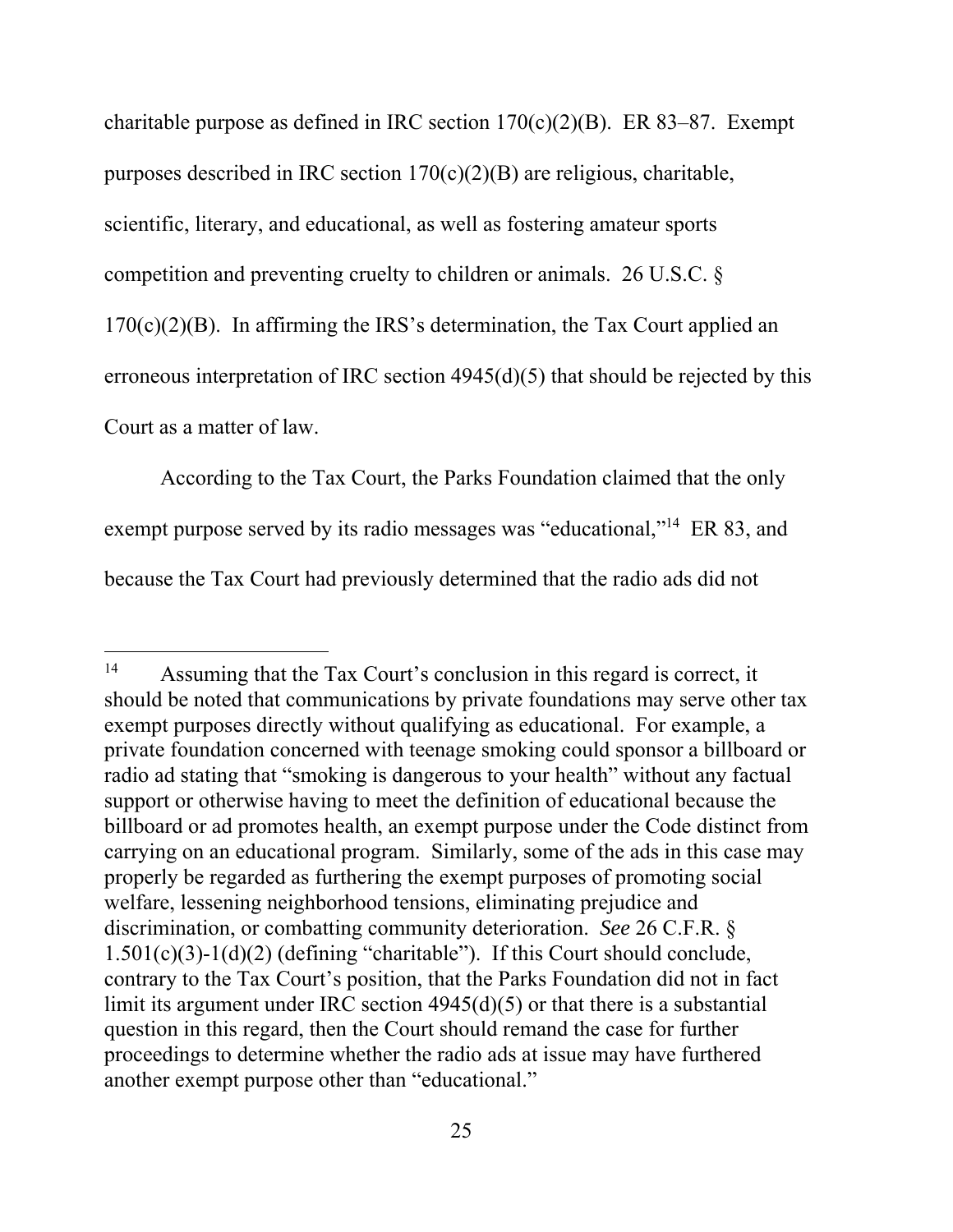satisfy the methodology test for determining whether an activity is educational, the ads necessarily constituted taxable nonexempt purpose expenditures as well.<sup>15</sup> *Id.* The Tax Court's analysis thus incorrectly assumed that in order to serve an educational exempt purpose under IRC section 4945(d)(1), every foundation expenditure must qualify as educational under the methodological test in its own right. This conclusion is inconsistent with the applicable regulations and unnecessarily restricts the ability of private foundations to undertake educational and other exempt activities.

 Without qualifying as an educational message in its own right, an expenditure by a private foundation may still further the organization's overall charitable and educational purposes by raising funds to support its program, by encouraging the public to participate in its program, or, as in this case, by otherwise supporting and promoting that program. Consider, for example, the very common example of a radio ad sponsored by a private foundation which states that a particular problem is one of the most important issues facing society and then provides a website address where listeners may "obtain further

1

<sup>&</sup>lt;sup>15</sup> With respect to two of the Parks Foundation ads, the Tax Court had not previously determined whether the ads were educational and it therefore went on to address this question, finding that both ads were not educational. ER 84–87. As with the other ads, the Tax Court erroneously assumed that since the ads did not qualify as educational in their own right, they were automatically taxable expenditures under IRC section 4945(d)(5).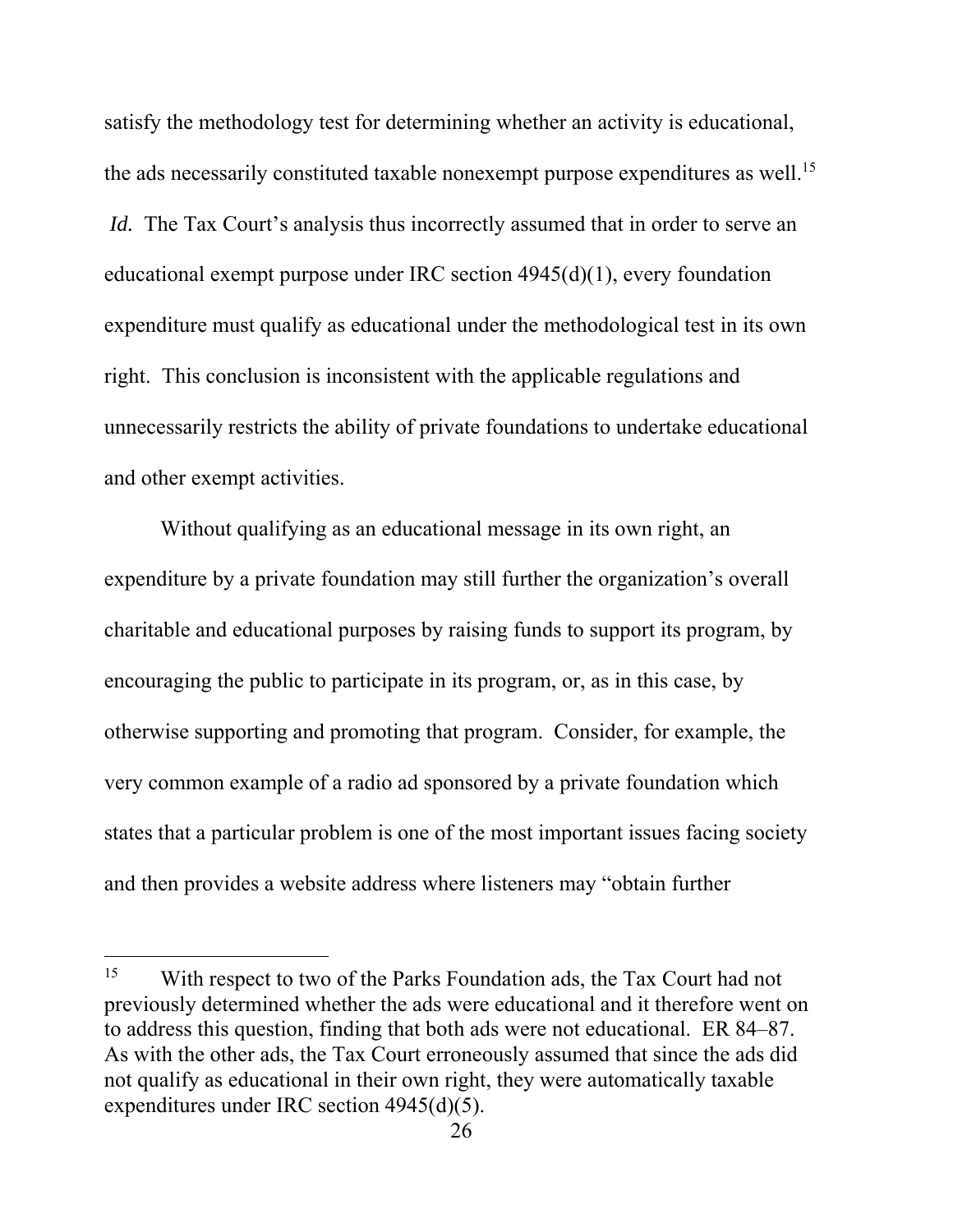information" about the problem and what they can do about it. Assuming that the information on the website, or other information about the problem disseminated by the foundation, qualifies as charitable or educational, the expenditure for the radio ad itself is not taxable merely because standing alone it does not qualify as charitable or educational. And, the same would be true even if the ad did not explicitly refer listeners to another source of information.

 The implementing regulations for IRC section 4945(d)(5) make this point clear when they provide that a foundation's reasonable administrative expenditures are not taxable under IRC section 4945(d)(5). 26 C.F.R. § 53.4945-  $6(b)(2)$ . Administrative expenses such as for overhead do not further an organization's exempt purposes in their own right, but they nevertheless are not taxable because they indirectly support and promote the foundation's exempt purposes. Similarly, expenses to acquire investments will ordinarily not be treated as taxable expenditures if they are used to obtain income or funds to be used by the foundation to further its exempt purposes. *Id.* § 53.4945-6(b)(1). Under the Tax Court's approach, many communications by private foundations or public charities would not be considered to further tax exempt purposes even though, like administrative and investment expenditures, they support and promote the organization's overall exempt purposes.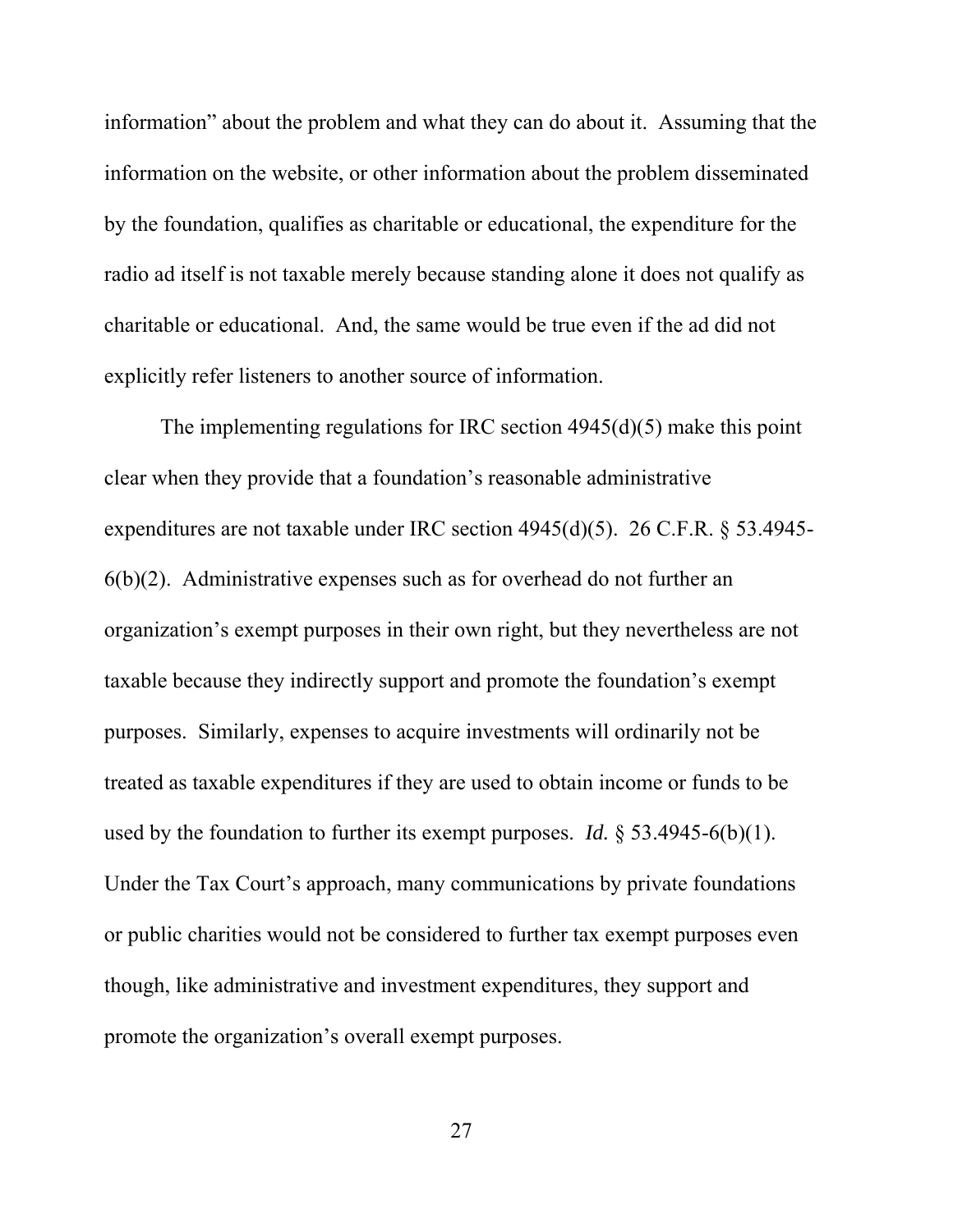### **CONCLUSION**

For the reasons set forth above, the Tax Court's decision should be reversed on the ground that the Tax Court applied a legally erroneous construction of the applicable IRC provisions.

Respectfully submitted,

s/ Joseph W. Steinberg Joseph W. Steinberg *Counsel for Amici Curiae*  January 31, 2017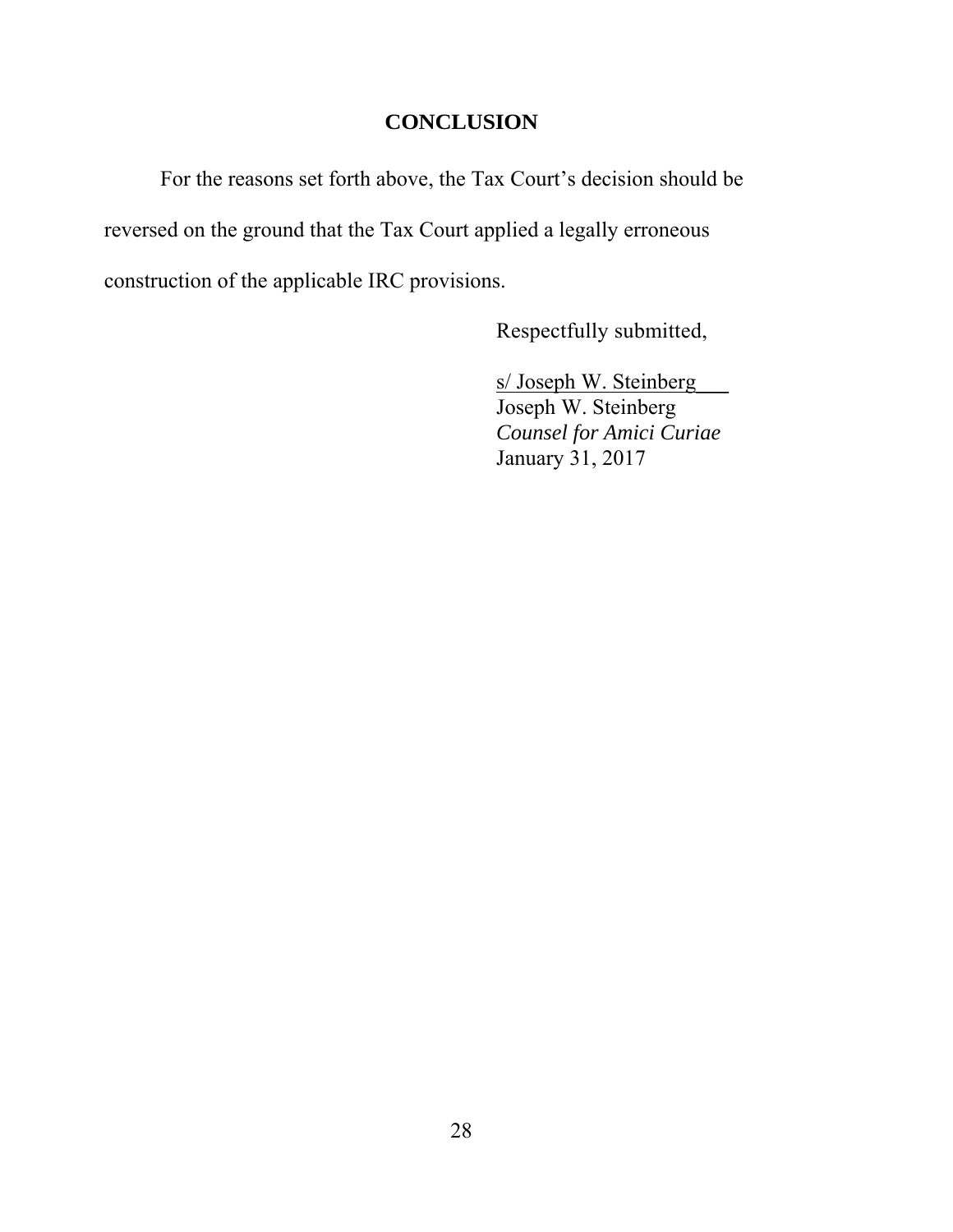### **Form 8. Certificate of Compliance Pursuant to 9th Circuit Rules 28-1.1(f), 29-2(c)(2) and (3), 32-1, 32-2 or 32-4 for Case Number** 16-72572,-73236

Note: This form must be signed by the attorney or unrepresented litigant *and attached to the end of the brief.* I certify that (*check appropriate option*):

 $\Box$  This brief complies with the length limits permitted by Ninth Circuit Rule 28-1.1. The brief is words or pages, excluding the portions exempted by Fed. R. App. P. 32(f), if applicable. The brief's type size and type face comply with Fed. R. App. P.  $32(a)(5)$  and (6).

 $\boxtimes$  This brief complies with the length limits permitted by Ninth Circuit Rule 32-1. words or pages, excluding the portions exempted by Fed. R. App. P. 32(f), if applicable. The brief's type size and type face comply with Fed. R. App. P.  $32(a)(5)$  and (6). The brief is  $\overline{5,944}$ 

 $\Box$  This brief complies with the length limits permitted by Ninth Circuit Rule 32-2(b). The brief is words or pages, excluding the portions exempted by Fed. R. App. P. 32(f), if applicable, and is filed by  $(1)$  separately represented parties;  $(2)$  a party or parties filing a single brief in response to multiple briefs; or  $(3)$  a party or parties filing a single brief in response to a longer joint brief filed under Rule 32-2(b). The brief's type size and type face comply with Fed. R. App. P.  $32(a)(5)$  and (6).

 $\Box$  This brief complies with the longer length limit authorized by court order dated The brief's type size and type face comply with Fed. R. App. P. 32(a)(5) and (6). The brief is words or pages, excluding the portions exempted by Fed. R. App. P.  $32(f)$ , if applicable.

 $\Box$  This brief is accompanied by a motion for leave to file a longer brief pursuant to Ninth Circuit Rule 32-2 (a) and is words or pages, excluding the portions exempted by Fed. R. App. P. 32 (f), if applicable. The brief's type size and type face comply with Fed. R .App. P. 32(a)(5) and (6).

 $\Box$  This brief is accompanied by a motion for leave to file a longer brief pursuant to Ninth Circuit Rule 29-2  $(c)(2)$  or (3) and is words or words or pages, excluding the portions exempted by Fed. R. App. P. 32(f), if applicable. The brief's type size and type face comply with Fed. R. App. P. 32(a)(5) and (6).

 $\Box$  This brief complies with the length limits set forth at Ninth Circuit Rule 32-4. The brief is words or words or pages, excluding the portions exempted by Fed. R. App. P. 32(f), if applicable. The brief's type size and type face comply with Fed. R. App. P.  $32(a)(5)$  and (6).

Signature of Attorney or Unrepresented Litigant

 $\vert$  Date  $\vert$  Jan. 31, 2017

Date

("s/" plus typed name is acceptable for electronically-filed documents)